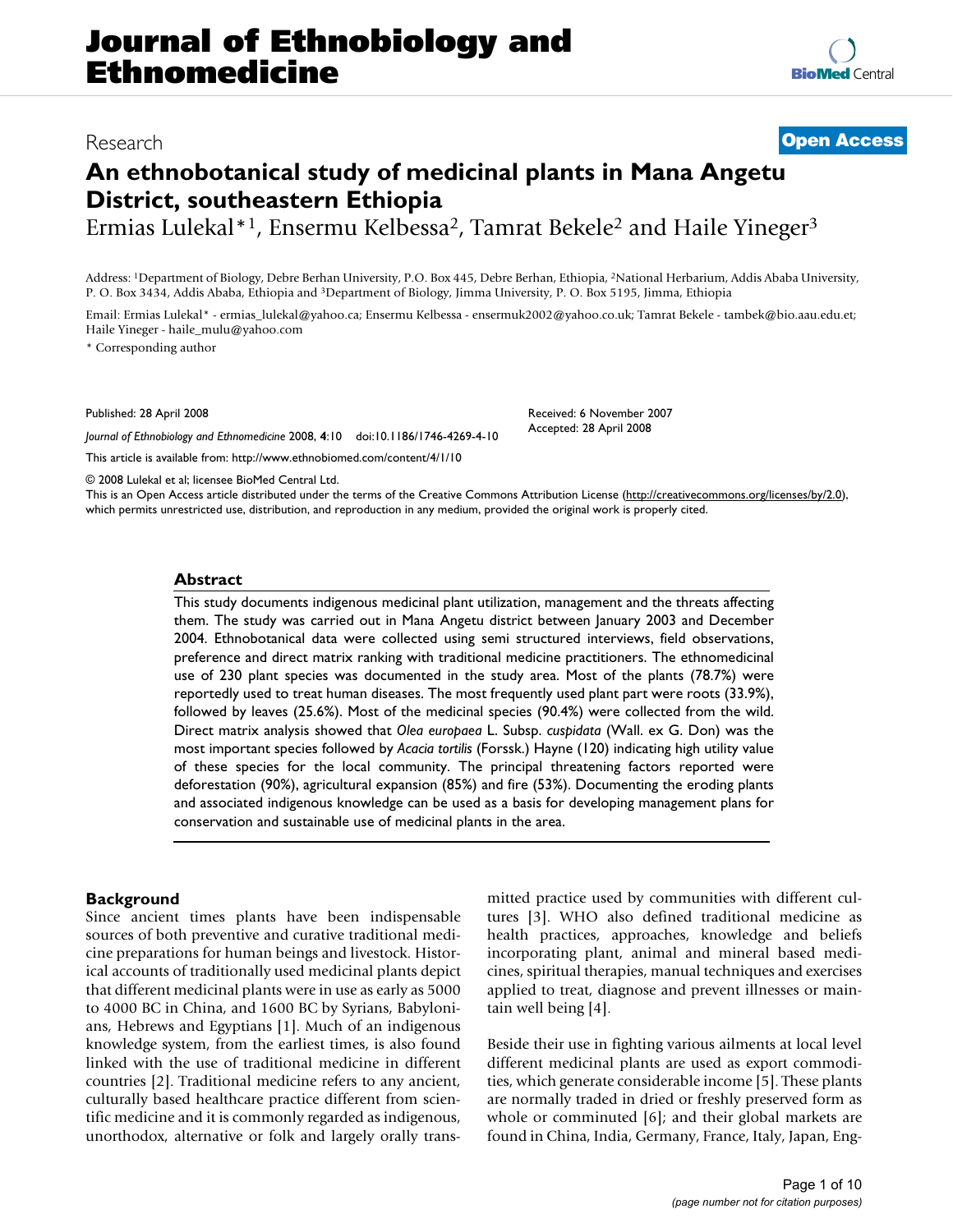land and USA [7]. Currently, large number of medicinal plants has found their way as raw materials of modern bio-pharmaceutical industry.

In Ethiopia the long history of using traditional medicinal plants for combating various ailments can be confirmed by referring to the medico-religious manuscripts in the country [8]. Plant remedies are still the most important and sometimes the only source of therapeutics for nearly 80% of the population in Ethiopia [9]. The current loss of medicinal plants in the country due to natural and anthropogenic factors links with the missing of valuable indigenous knowledge associated with the plants. This strong link suggests a need to conduct ethnobotanical research and to document the medicinal plants and the associated indigenous knowledge. Such studies are useful to identify threatened plants and to take appropriate conservation measures. The present research documents the wealth of indigenous knowledge on utilization, management and conservation of medicinal plants as well as the threats to the plants in Mana Angetu District, Southeastern Ethiopia.

# **Materials and methods** *Study area and ethnographic background of the local people*

Mana Angetu District is found in the Southwestern corner of Bale Zone, Oromia National Regional State, Ethiopia (Figure 1). The district is located between 06°10' N and 06°31' N, and 039°30' E and 039°45' E. The highland portion of the district is an extension of the Bale massif. Geologically the Bale Mountains appear to be of volcanic origin resulting from the trappean lava, which cover the Mesozoic strata [10].

Based on the meteorological data recorded at Dollo Mana station for 18 years (January1986 to December 2003), the study area had bimodal rainfall distribution with the highest rain falling from March to May and then in October. The mean annual rainfall of the study area was 740.47 mm, and the mean annual temperature was 30.57°C.

The vegetation type of the area is moist montane forest type, which is also found in Southwestern part of Ethiopia [11]. It is composed of various species of plants including the largest and commercially most important trees in Ethiopia like *Pouteria adolfi-friederici* (Engl.) Baehni, *Podocarpus falcatus* (Thunb.) Mirb. and *Polyscias fulva* (Hiern) Harms; the under storey bears coffee plants (*Coffea arabica* L.).

A total population of approximately 120,000 inhabits the district. About 91% of the inhabitants are engaged in agriculture; of which 28% conduct crop production, 18% cattle rearing and 45% mixed farming. The district has only two health centers and three clinics supporting the entire population. The livestock population of 220,000 are supported by three veterinary clinics and six health workers [12].

The majority of the local people in Mana Angetu District of Bale Zone belong to the Oromo ethnic group. The Oromo people constitute at least 40% of the Ethiopian population [13] and are traditionally pastoral tribes. They are linguistically Cushitic speaking, using the widely spoken *Afaan Oromo* language. Some Oromo people practice sedentary agriculture while many others practice mixed farming, which involves cultivation of crops and livestock rearing. According to [14], they probably originated from North Somalia and later migrated to Lake Turkana and the Ethiopian highlands. In contrast other publications [15] state that the Oromo ethnic groups are from the highlands of Bale, Borana and Guji in Southeastern Ethiopia. The people had their own religion called *Waaqeffannaa* before the expansion of Christianity and Islam [16]. This religion is still maintained by a few of the Oromo people [17]. They have a long tradition of age based social organization called the *Gada* system by which they maintain their social, political and belief systems.

# *Methods*

Eighteen Kebeles, which are found as buffer zones at the southern part of the Bale Mountains National Park, were selected for ethnobotanical data collection. A total of 70 informants (63 males and 7 females) were selected purposively following [18] with the help of local administrators, the office of the district's traditional healers association and local elderly people. Nominations on knowledge depth of respondents were collected from local elderly people, heads of the district's traditional healers association and the local administrators of each Kebele. Similar responses obtained from the three groups were used to identify knowledgeable traditional healers. The traditional healers identified were asked for their consent to share their knowledge only for the purpose of this study.

The methods used for ethnobotanical data collection were semi structured interviews described by [3] and [18]; field observation, preference ranking and direct-matrix ranking according to [3,18,19]. The respondents' background, health problems treated, diagnosis and treatment methods, local name of medicinal plants used, source of collection (wild/cultivated), growth form, degree of scarcity, plant part used, methods of preparation and application, threats to medicinal plants and conservation practices of respondents were carefully recorded. Observations were made on the morphological features and habitats of each medicinal plant species in the field.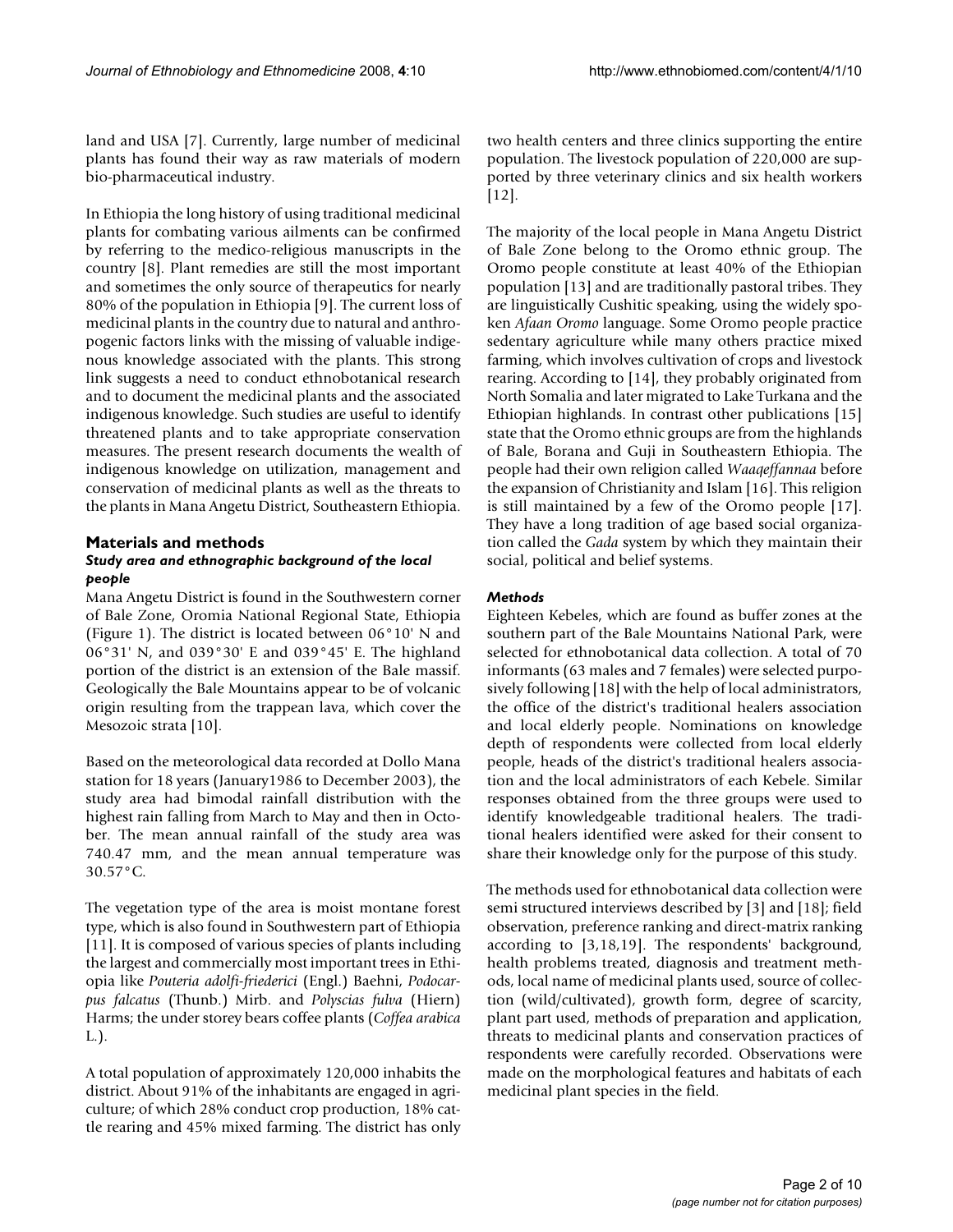

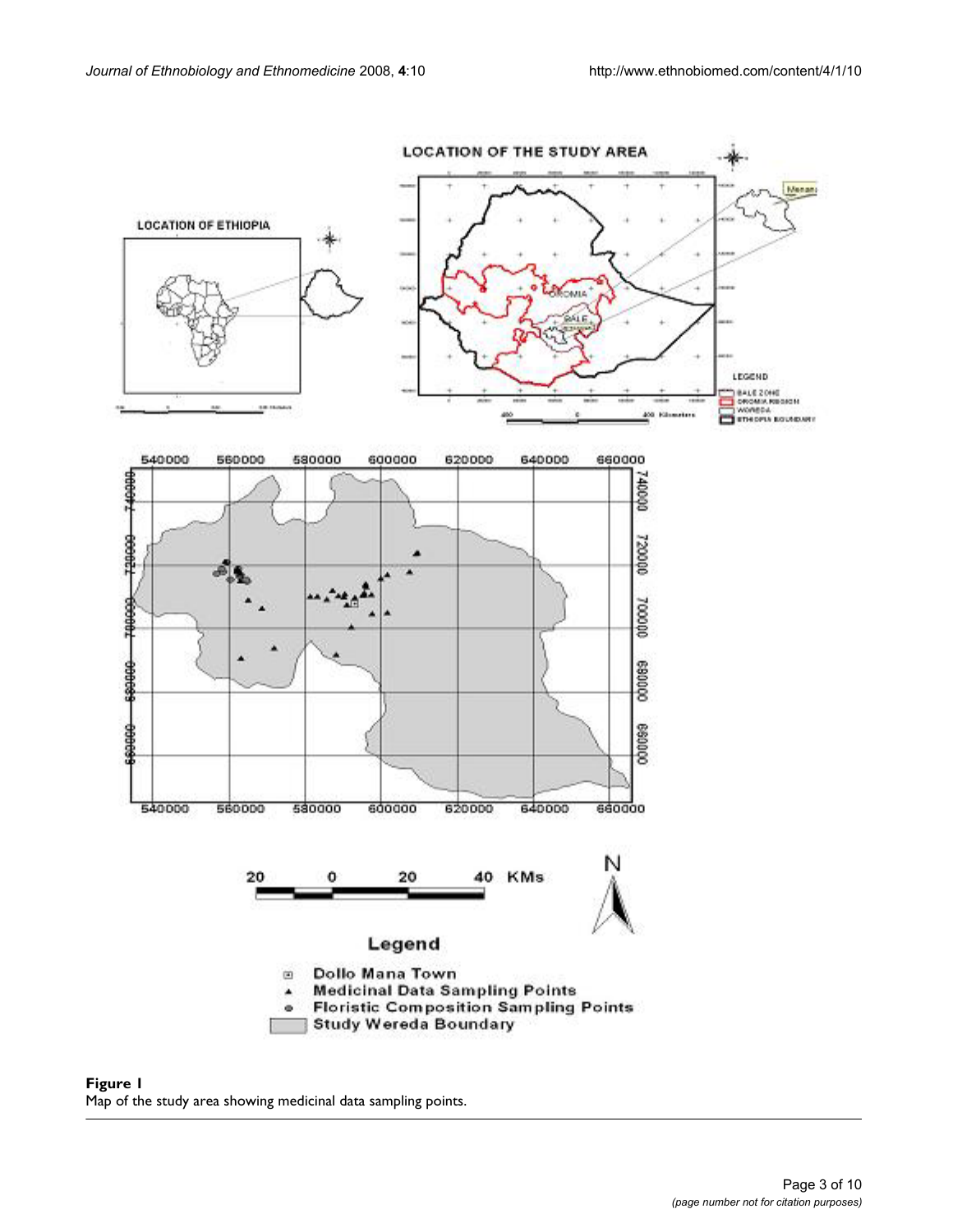The frequency of citation for each of the reported ailments was used as a basis to identify the most frequently occurring human ailment in the study area, which in this case was gonorrhoea. Preference ranking of all the medicinal plant species (7 species) reported by traditional healers to treat this ailment was conducted following [18] and [19] so as to show healers' perception on the relative degree of efficacy of the 7 species and get useful information to identify target plants for future pharmacological investigations. The key informants for purposes of ranking these species were selected randomly from among all informants who reported to treat the ailment.

The status of all the medicinal plants was recorded as abundant, less abundant, rare or very rare as per healers' perception during the semi structured interviews. To determine the most threatened medicinal plants in the study area, authors short listed all medicinal plant species (6 species) reported by traditional healers as very rare in the area and conducted preference ranking of these species using 14 randomly selected informants. Direct matrix ranking exercise was conducted for seven multipurpose medicinal plants to determine the main cause for over harvesting of the respective plants. Frequency of citation as multipurpose species was used as a criterion to select the seven candidate medicinal plant species for the direct matrix ranking exercise. Additional file 1 shows pictures reflecting some of the field data collection events in this study.

Identification of the medicinal plant specimens collected from the study area was performed at the National Herbarium (Ethiopia), Addis Ababa University using taxonomic keys and Floras [20-26] and by comparison with already identified herbarium specimens. The identified specimens were deposited at the National Herbarium.

### *Data analyses*

Ethnobotanical data were entered in to Excel spreadsheet and summarized using descriptive statistics [27]. The spreadsheet data filter facility was employed to determine frequencies of citations so as to identify the most common ailments in the study area, popularly used medicinal plant species and multipurpose plant species, to determine proportions of different variables like plant families, growth forms, source of collection, degree of scarcity, plant part used, methods of preparation and threatening factors. The preference values/scores assigned by key informants for selected medicinal plant species were added and ranked during the preference ranking and direct matrix ranking activities.

## **Results and discussion** *Medicinal plants in Mana Angetu District*

In this study a total of 230 medicinal plant species used for treatment of human and livestock ailments were collected (see Additional file 2). Of these, 181 (78.70 %) were used as human medicine, 27 (11.74%) as livestock medicine and the remaining 22 (9.57 %) were used for treating both human and livestock ailments. The presence of such a large number of medicinal plant species and associated ethnomedicinal knowledge in the district compared to number of species reported for other regions in Ethiopia [see [28-34]] indicates that the area has a very high diversity of medicinal plant species and is a site for various indigenous knowledge.

The medicinal plants collected belong to 177 genera and 74 families. The family Fabaceae was represented by the highest number of species (26 species, 11.3%). This was followed by Asteraceae (19 species, 8.3%), Euphorbiaceae (15 species, 6.5%), Asclepiadaceae (11 species, 4.8%), and Rubiaceae (9 species, 3.9%). Families Lamiaceae, Acanthaceae, Rutaceae, and Verbenaceae were represented by 7 species each, where as Malvaceae, Solanaceae and Vitaceae with 6 species each. This also indicates that the area consisted of considerable diversity of plant species. These plant families are consistently recorded in different ethnomedicinal inventories [for example, [31-36]], which could be attributed to their wider distribution and abundance [35] and rich bioactive ingredient contents [37].

The results of growth form analysis of medicinal plants showed that shrubs made up the highest proportion being represented with 110 species (47.83 %), followed by herbs (55 species, 23.91 %), trees (44 species, 19.13 %), climbers (15 species, 6.52 %), lianas, and epiphytes (3 species each, 1.30 % each) (Figure 2). This finding is contrary to the general pattern seen in most medicinal inventories [for example, [28,31,32]] where herbaceous medicinal plants dominate. This could be associated to the abundance and year round availability of shrub species in the study area.

Of the 230 medicinal plants studied, 208 species (90.43 %) were collected from the wild while 13 species (5.65 %) were found in cultivation and 9 species (3.91 %) were obtained both from cultivation and the wild. This indicates that the practitioners depend on the wild source or the natural environment rather than home gardens to obtain the medicinal plants, and the activity of cultivating medicinal plants is very poor in the study area. It also indicates that the natural forest of Mana Angetu is being over exploited by traditional practitioners for its medicinal plants composition.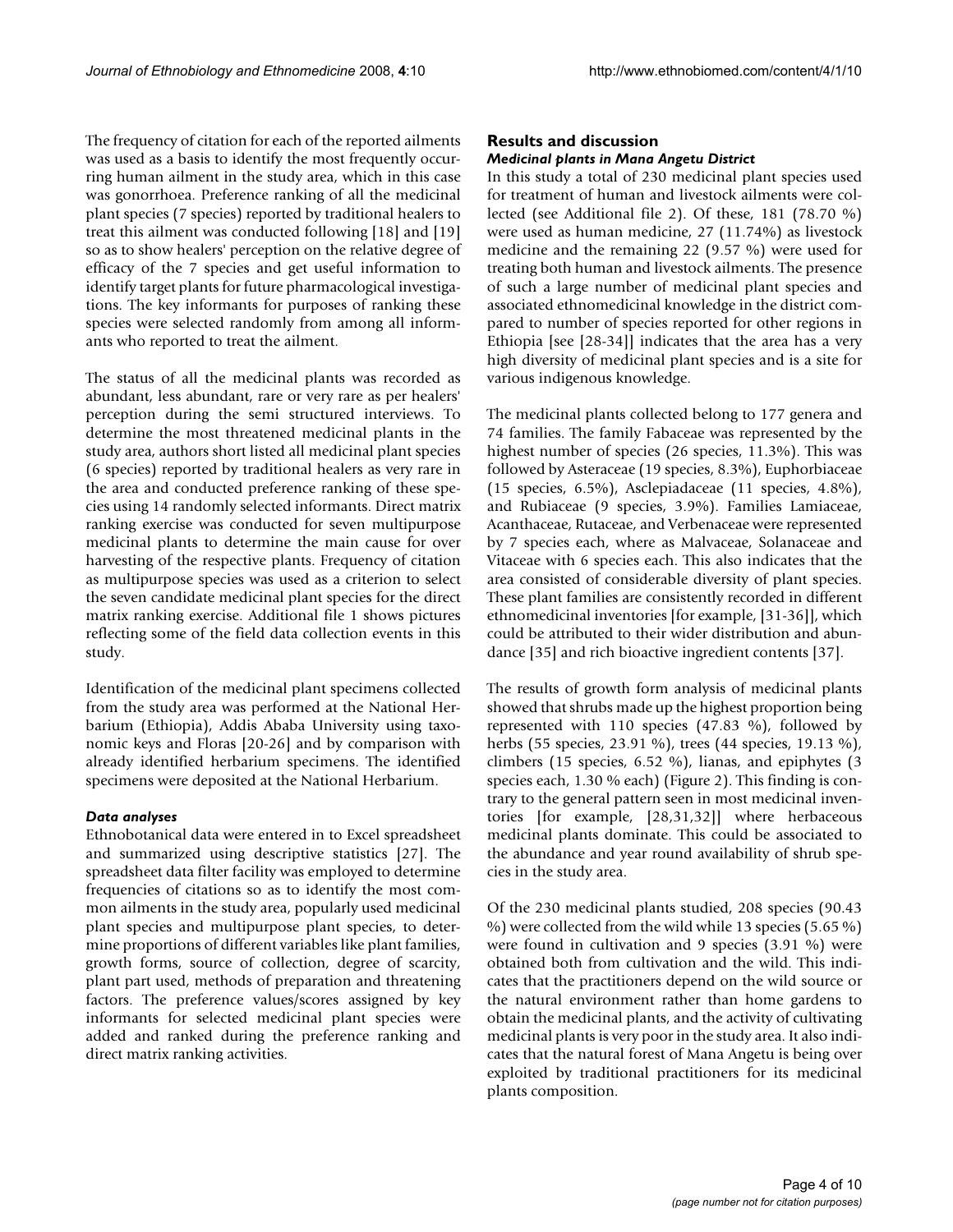



The plant parts used widely to treat human and livestock health problems include root, stem, leaves and others (Table 1). The most commonly used plant parts for herbal preparations in the area were roots (33.91 %) and leaves (25.65 %). Such wide harvesting of roots, which are important for survival of plants has a negative influence on the survival and continuity of useful medicinal plants and hence affects sustainable utilization of the plants. Large proportion of herbal prescription from root sources was also reported by [32] and [38] in their ethnobotanical investigations.

|                    | Table 1: Medicinal plant parts used by traditional healers for |
|--------------------|----------------------------------------------------------------|
| remedy preparation |                                                                |

| Plant part used                    | No of species  | Percent |
|------------------------------------|----------------|---------|
| Root wood                          | 78             | 33.9    |
| Leaves                             | 59             | 25.7    |
| Root and leaves                    | 30             | 13      |
| Root bark                          | 15             | 6.5     |
| Seeds                              | 7              | 3       |
| Stem bark                          | 6              | 2.6     |
| Stem bark, Root bark               | 5              | 2.2     |
| Fruits                             | 4              | 1.7     |
| Stem wood                          | 3              | 1.3     |
| Root, stem and leaves              | 3              | 1.3     |
| Stem and leaves                    | 3              | 1.3     |
| Root and stem                      | 3              | 1.3     |
| Leaf, fruit and root               | 2              | 0.9     |
| Latex only                         | $\overline{2}$ | 0.9     |
| Leaves, seed and stem              | 2              | 0.9     |
| Root and fruit                     | $\overline{2}$ | 0.9     |
| Leaves and stem bark               | $\overline{2}$ | 0.9     |
| Resin and root                     | $\overline{2}$ | 0.9     |
| Fruit and leaves                   |                | 0.4     |
| Root, leaves, seeds, fruit and oil |                | 0.4     |
| Total                              | 230            | 100.00  |

The medicinal plants have various methods of preparation and application for different types of ailments and they have various preparation forms like concoction, decoction, powder, and crushed and homogenized in water. Concoction (60 species, 26.1%) constituted the highest type of preparation form, followed by crushed and homogenized in water (46 species, 20 %) and powder form (37 species, 16.1%). The preparation and application methods vary based on the type of disease treated and the actual site of the ailment.

The medicinal plant preparations were applied through different routes of administration like oral, topical or dermal, and nasal routes. However, oral application (116 preparations, 50.43 %) was the highest and most commonly used route of application followed by topical or dermal application (54 preparations, 23.48 %) (Figure 3). These results are consistent with the findings of various ethnobotanical researches elsewhere in Ethiopia, such as that of [[28,30,32], and [33]].

Most of the medicinal plant species collected and identified in this study were also medicinally used in other parts of Ethiopia and also other African countries. For example, of the 230 medicinal plants found and used in Mana Angetu District: [39] documented 24 species, [40] documented 59 species; [41] documented 41 species; [38] documented 19 species; and [29] documented 25 species, as medicinally important to cure human and livestock diseases. In Uganda 21 species were found documented in the medicinal plant list of [42], and in Kenya 20 species were documented in the list of [43]. Such widespread use of these plants by different groups of societies in different countries could to a certain extent be attributed to their efficacy. In other words, the ethnomedicinal reports of those species from wider geographical regions and different cultural groups could validate the medicinal properties of the species.

# *Disease types, treatment methods and herbal preparations used to treat human health problems*

Though more than 50 different disease types were recorded as human health problems in the district, the major and most widespread diseases according to the informants include gonorrhoea, jaundice, kidney infection and general malaise (Table 2). In addition to these the practitioners were also visited for diseases like skin infections, mental disorder, rheumatoid arthritis and hemorrhoids.

The result as shown in Table 2 indicates that gonorrhoea was the most common disease followed by jaundice and kidney infections for which patients commonly visit the traditional medical practitioners (TMPs).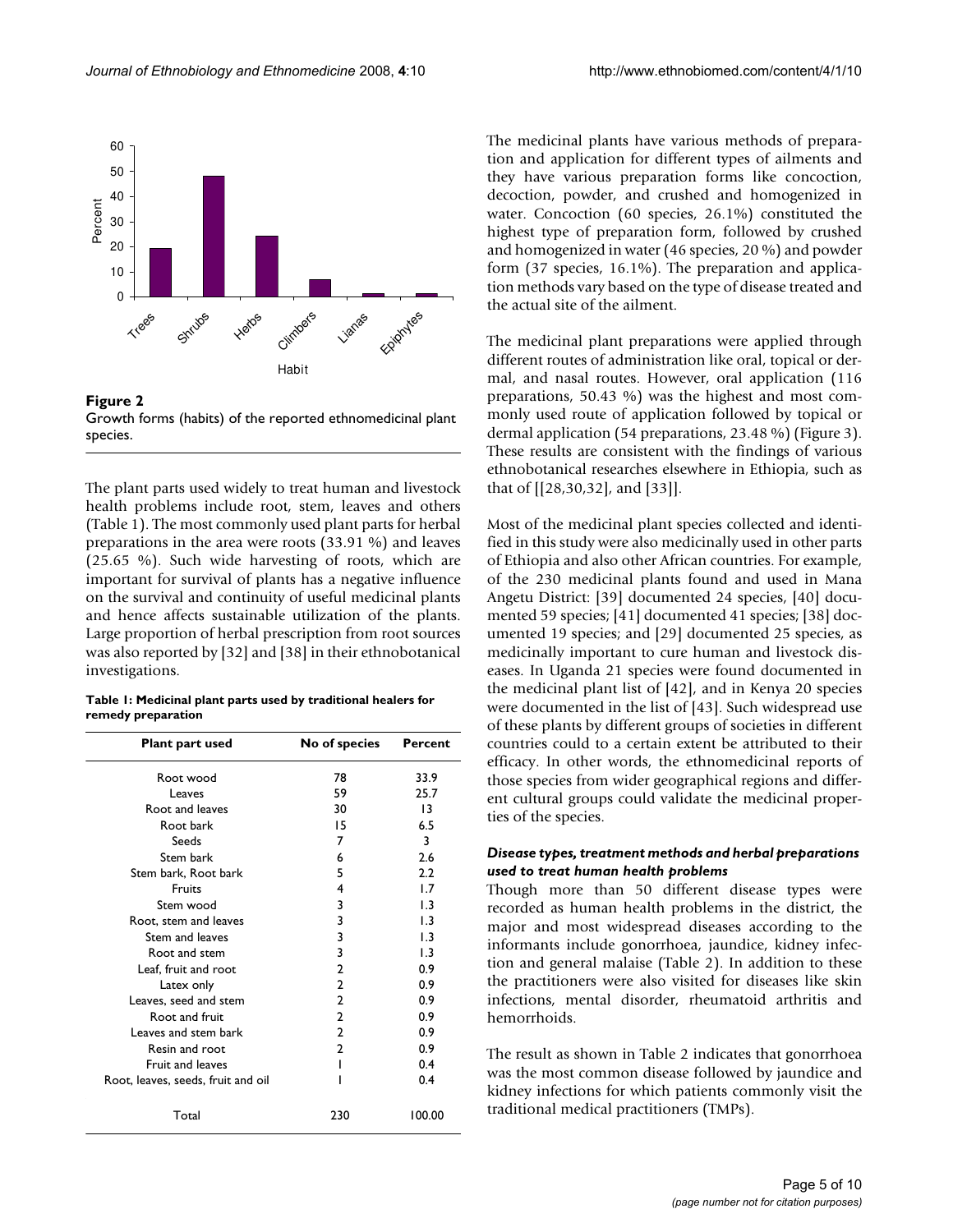



Interviews with the TMPs found different diagnosis and treatment methods depending on the type of the ailment. The practitioners commonly diagnose each health problem by an interview and visual inspection of the patient. Patients or their attendants are commonly interviewed for symptoms observed and the duration of the health problem. Changes in eye and skin color, tongue and throat regions, body temperature and status of sores are all visually inspected by the practitioner and the remedy is prescribed.

Internal ailments were commonly treated by making the patient drink herbal preparations; skin infections such as ringworm were treated by rubbing and painting herbal preparations on an infected skin; sores by chewing and spitting remedial plant part on the sore; headaches and fever by steam bath and vapor inhalation. Similar results were reported elsewhere in Ethiopia by [29] and [41].

| Table 2: Common diseases affecting human health in Mana |  |
|---------------------------------------------------------|--|
| Angetu District                                         |  |

| Disease type (local name)      | <b>Frequency</b> |
|--------------------------------|------------------|
| Gonorrhoea (Chobto)            | 22               |
| Jaundice (Alati)               | н                |
| Kidney (Birbirti)              | н                |
| General malaise (Michi)        | 9                |
| Skin infection (Sibiji)        | 8                |
| Mental disorder (Merata)       |                  |
| Rheumatoid arthritis (Qilensa) | 5                |
| Hemorrhoid (Qormade)           | 5                |
|                                |                  |

Though special care was taken, some herbal preparations had side effects and resulted in diarrhoea and vomiting. When such conditions happened, antidotes like coffee, milk, honey, yogurt, butter and powder of roasted barley were used or ordered by most of the practitioners to reverse the condition. Most of the medicinal plant preparations given did not have standardized doses. In most cases dosages were determined according to the age, sex and physical appearance of the patient. Some of the medicinal plant preparations were measured in a small cup, a jug, while others as handful, or spoonful. Proper care is needed for sanitation of herbal preparations and their containers. Some preparations were placed in unclean containers and areas which may result contamination and seriously affect users when drunk. Patients suffered from overdose and contaminations were believed to recover by application of antidotes.

Among the medicinal plants used for herbal preparations to treat human health problems, *Cissampelos pariera* L. was found commonly used by most of the traditional practitioners followed by *Carissa spinarum* L.*, Withania somnifera* (L.) Dun., *Croton macrostachyus* Del. and *Euclea divinorum* Hiern (Table 3).

# *Preference ranking of medicinal plants used for treating gonorrhoea*

Preference ranking of 7 medicinal plants that were reported as effective for treating gonorrhoea, was conducted after selecting 10 key informants. The informants were asked to compare the given medicinal plants based on their efficacy, and to give the highest number (7) for the medicinal plant which they thought most effective in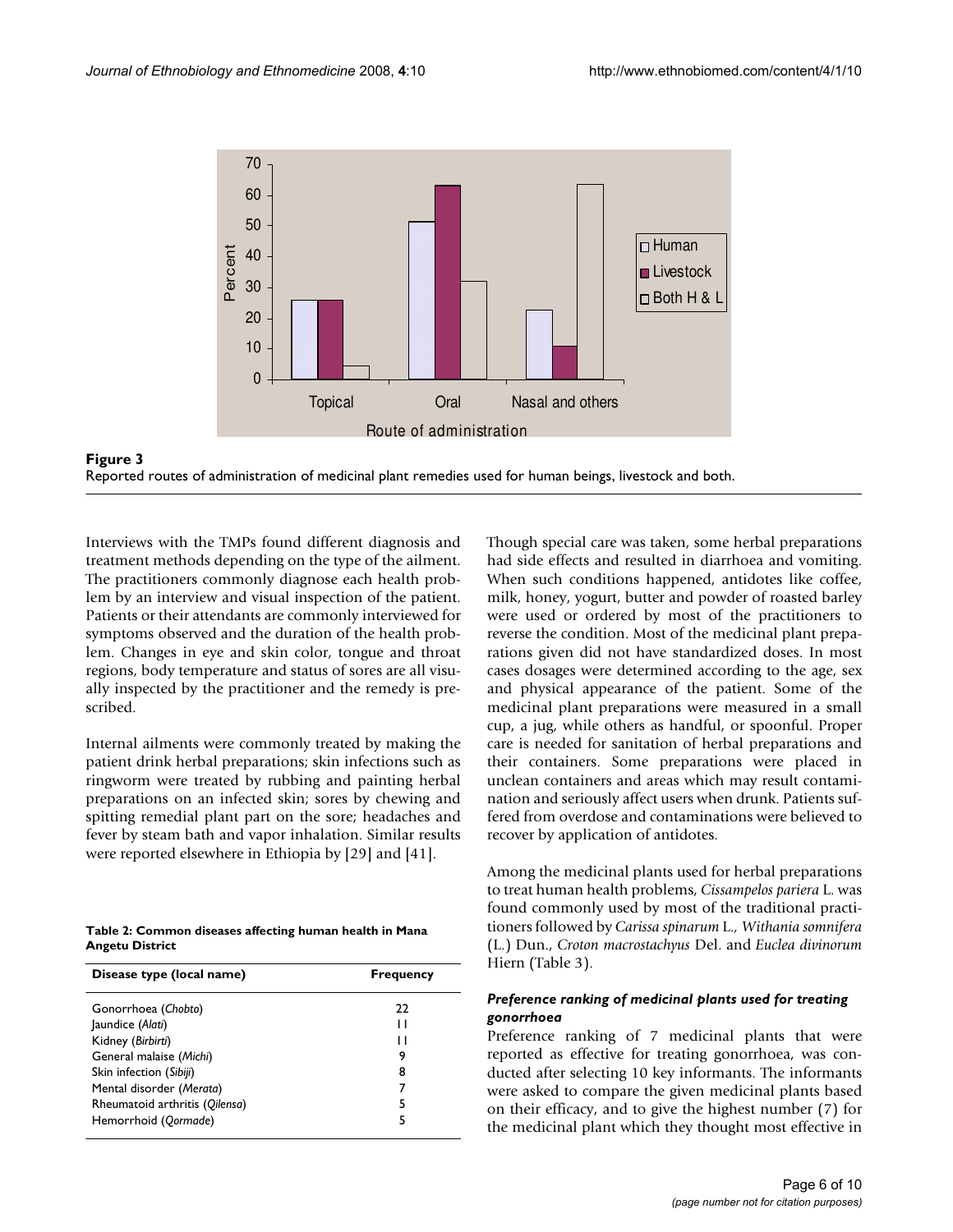| Table 3: Popularly used medicinal plants of the Mana Angetu |  |
|-------------------------------------------------------------|--|
| <b>District</b>                                             |  |

| Scientific name                  | <b>Frequency of report</b> |
|----------------------------------|----------------------------|
| Cissampelos pariera L            | 51                         |
| Carissa spinarum L.              | 33                         |
| Croton macrostachyus Del.        | $\overline{14}$            |
| Euclea divinorum Hiern           | $\overline{14}$            |
| Withania somnifera (L) Dun.      | $\overline{14}$            |
| <b>Rubus steudneri Schwinef.</b> | 10                         |
| Psychotria orophila Petit        | 9                          |
| Senna occidentalis (L.) Link     | 9                          |
| Warburgia ugandensis Sprague     | 8                          |
| Ximenia americana L.             | 8                          |

treating gonorrhoea and the lowest number (1) for the least effective plant in treating gonorrhoea. As shown in Table 4, *Euclea divinorum* scored the highest mark and ranked first indicating that it was the most effective in treating gonorrhoea followed by *Ricinus communius* L. Ethnobotanical investigations done elsewhere in Ethiopia also reported that *Euclea divinorum* was used for treatment of gonorrhoea [29,40]. The compounds lupeol, lupene, betulin, 7-methyljuglone, isodiospyrin, shinalone, catechin and 3fl-(5-hydroxyferuloyl)lup-20(30)-ene were isolated by [44] from the root bark of this plant species. Antiperiodontopathic bacterial activity of this medicinal plant species was reported by [45]. Further pharmacological test of this species against gonorrhoea might reveal promising results.

### *Medicinal plants used to treat livestock health problems*

The TMPs use different forms of remedy preparations and applications to treat livestock diseases. The most popular and widely used medicinal plants used to treat livestock diseases in the study area include *Acacia seyal* Del., *Breonadia salicina* Vahl (Hepper and Wood), and *Rhyncosia ferruginea* A. Rich. Black leg/*aba gorba*, scabies/skin infection and diarrhoea/*tuma* were also reported as the most common livestock health problems. Most of the preparations

used (12 species, 44.44%), involved crushing and homogenizing the remedies in water, followed by concoction (9 species, 33.33%) and powdering (4 species, 14.81%).

Based on the nature of the ailment the remedies were applied through different routes. Oral application of remedies was found the highest (62.96%), followed by topical application (25.93%) and nasal application (11.11%).

## *Ranking of threatened medicinal plants*

Based on the degree of threat and rarity, ranking of 6 different medicinal plants that were recorded for rarity, was conducted after selecting 14 key informants in the study area. The results showed that *Withania somnifera* got the highest score indicating that it is the most threatened plant followed by *Asparagus africanus* Lam. and *Dioscorea quartiniana* A. Rich. On the other hand *Pittosporum viridiflorum* Sims scored the least indicating that it was less threatened when compared to the other species (Table 5).

# *Medicinal plants used for purposes other than medicinal value*

In Mana Angetu the majority of the inhabitants rely on wild plants for various purposes such as forage, medicine, firewood, charcoal making, construction and food. It was found that 99 species (43.04%) of medicinal plants have values other than their medicinal role. To assess the relative importance and to check the major impact on such plants direct matrix ranking was performed.

The result indicated that *Olea europaea* was ranked first followed by *Acacia tortolis*, *Cordia africana* and *Warburgia ugandensis* Sprague (Table 6). This indicates that the plants were known for their values other than their medicinal role and this could be associated directly with the cause of their depletion in the study area. It also indicates that special focus should be given for conservation of these plants since they are being widely exploited for purposes other than their medicinal value.

|                                          | Informants labeled A to J |    |   |    |          |       |   |               |   |   |                    |      |
|------------------------------------------|---------------------------|----|---|----|----------|-------|---|---------------|---|---|--------------------|------|
| <b>Medicinal plants</b>                  | A                         | в  | C | D  | <b>E</b> | - F - | G | н             |   |   | <b>Total score</b> | Rank |
| Acokanthera schimperi (A. DC.) Schweinf. |                           |    |   | 4  |          | 5.    |   |               |   |   | 38                 |      |
| Crabbea velutina S. Moore                |                           | 5. | 4 |    | 4        | 7     | 3 | $\mathcal{P}$ | 3 |   | 34                 |      |
| Euclea divinorum Hiern                   |                           | 6  | 6 |    | 5.       | 3     | 5 | 6             | 4 |   | 55                 |      |
| Gnidia stenophylla Gilg                  |                           |    |   | 6  | 6        | 4     | 6 | 3             | 6 | 4 | 44                 |      |
| Ricinus communis L.                      |                           | 4  |   | 5. |          | 6     | 4 | 5.            | 5 |   | 47                 |      |
| Solanum incanum L.                       |                           |    |   |    |          |       |   |               |   | 6 | 32                 | ь    |
| Surregada procera (Prain) Croizat        | 6                         |    |   |    | 3.       | י.    |   | 4             |   |   | 29                 |      |

**Key**-Scores in the table indicate ranks given to medicinal plants based on their efficacy. Highest number (7) for the medicinal plant which informants thought most effective in treating gonorrhoea and the lowest number (1) for the least effective plant.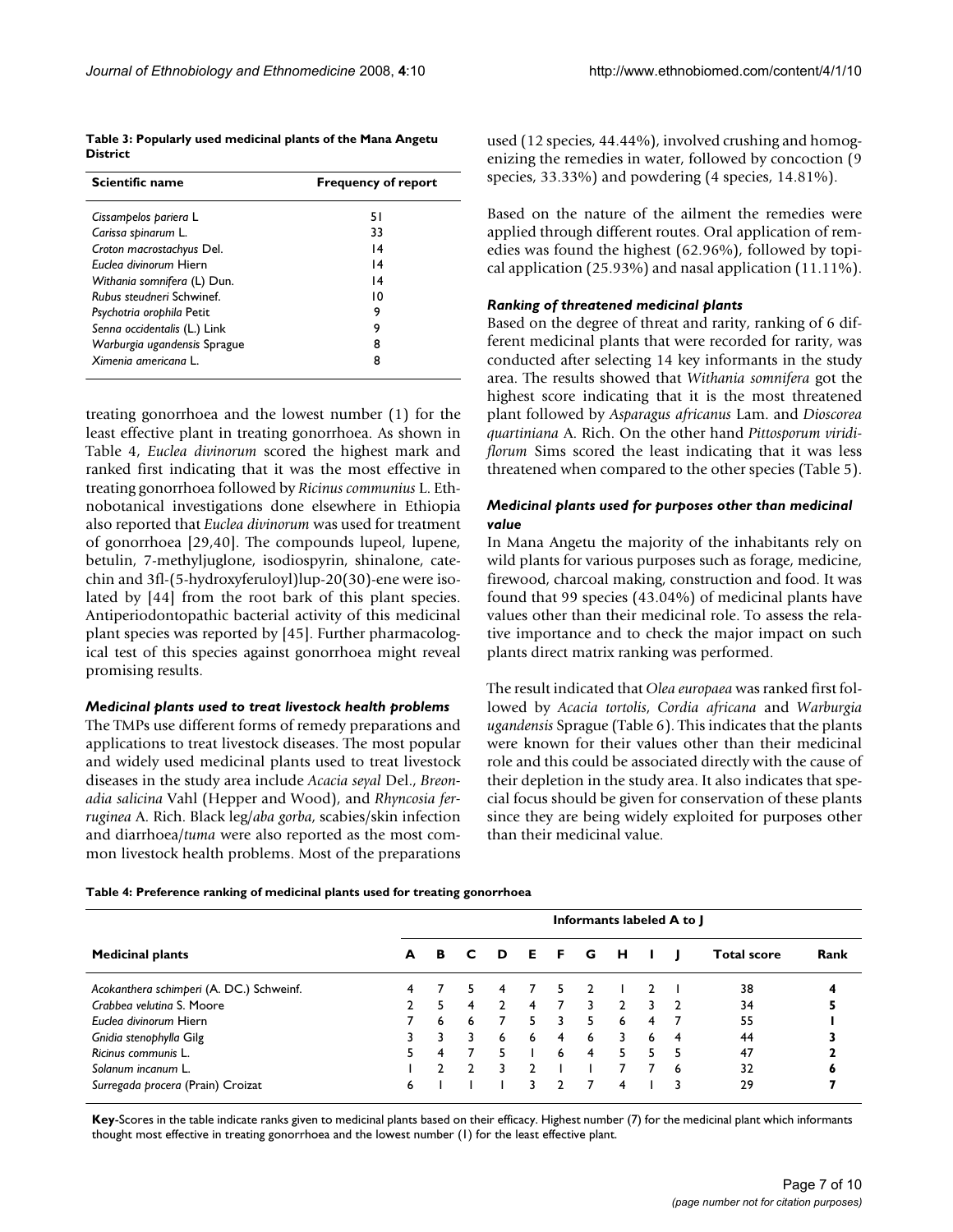| List of medicinal plants                           | Key informants coded A-N |   |    |                   |   |   |    |    |                |   |   |   |   |     |                    |      |
|----------------------------------------------------|--------------------------|---|----|-------------------|---|---|----|----|----------------|---|---|---|---|-----|--------------------|------|
|                                                    |                          |   |    | A B C D E F G H I |   |   |    |    |                |   | K |   | M | - N | <b>Total score</b> | Rank |
| Olea europaea L. subsp. cuspidata (Wall. ex G.Don) |                          |   |    |                   |   |   |    |    |                |   |   |   | 4 |     | 41                 |      |
| Asparagus africanus Lam.                           | 4                        |   | 6  |                   | 6 | 4 |    | 4  | 5.             |   |   |   |   |     | 54                 |      |
| Dioscorea quartiniana A. Rich.                     | 5.                       |   | 5. |                   |   |   | -4 |    | २              |   | 6 | 4 | 6 |     | 49                 |      |
| Pittosporum viridiflorum Sims                      |                          |   |    |                   |   | 6 | 6  |    |                | 4 |   |   |   |     | 37                 | ۰    |
| Hydnoria johannis Becc.                            |                          | 4 |    | 6                 |   |   |    |    | 4              |   |   |   |   |     | 45                 | 4    |
| Withania somnifera (L.) Dun.                       | 6                        | 6 | 4  |                   | 4 | 3 |    | -6 | $\overline{2}$ | 6 | 4 | 6 | 5 | 6   | 68                 |      |

#### **Table 5: Ranking of medicinal plants reported as threatened in the study site**

### *Threats to medicinal plants and conservation practices*

In Mana Angetu District various factors that were considered as main threats for medicinal plants were recorded by interviewing the informants. The major factors claimed were deforestation (90%), agricultural expansion (85%), fire (53%), overgrazing (15%), drought (12%) and trading charcoal and firewood (10%). Other research on threats to medicinal plants used by Kereyu pastoralists in Ethiopia [29] indicates similar investigation.

The effort to conserve medicinal plants in the district was observed to be very poor. Some traditional practitioners have started to conserve medicinal plants by cultivating at home gardens, though the effort was minimal. About 5.7 %, of the medicinal plants collected were reported as found cultivated at home gardens and these include plants like *Carica papaya* L., *Catha edulis* (Vahl) Forssk. ex Endl., *Coffea arabica*, *Jatropha curcas* L., *Prunus perisca* (L.) Batsch and *Euphorbia piscidermis* M. Gilbert. Traditional beliefs in the area also have their own unintentional role in conservation and sustainable utilization of medicinal plants.

Giving conservation priority for identified threatened medicinal plants, promoting *in-situ* and *ex-situ* conservation of medicinal plants in Mana Angetu area as well as supporting the district's Traditional Healers Association, by providing funds, land for cultivating medicinal plants and assisting their activities with professional guidance helps to conserve the fast eroding medicinal plants of the study area.

# **Competing interests**

The authors declare that they have no competing interests.

| Table 6: Average score for direct matrix ranking of 7 medicinal plant species with different uses other than medicinal use. |  |  |
|-----------------------------------------------------------------------------------------------------------------------------|--|--|
|                                                                                                                             |  |  |

| No.           | <b>Use diversity</b> Acacia tortilis |     | Warburgia<br>ugandensis | Euclea divinorum Cordia africana |     | Croton<br>macrostachyus | Olea europaea | Asparagus<br>africanus |
|---------------|--------------------------------------|-----|-------------------------|----------------------------------|-----|-------------------------|---------------|------------------------|
|               | Fire wood                            |     |                         |                                  |     |                         |               |                        |
|               | Charcoal                             |     |                         |                                  |     |                         |               |                        |
|               | Medicine                             |     |                         |                                  |     |                         |               |                        |
|               | Building                             |     |                         |                                  |     |                         |               |                        |
|               | Forage                               |     |                         |                                  |     |                         |               |                        |
| n             | Furniture                            |     |                         |                                  |     |                         |               |                        |
| Total<br>Rank |                                      | 121 | 90                      | 73                               | 102 | 70                      | 125           | 82                     |

Based on use criteria (5 = best;  $4 = \text{Very good}$ ;  $3 = \text{good}$ ;  $2 = \text{less used}$ ;  $1 = \text{least used}$  and  $0 = \text{no value}$ )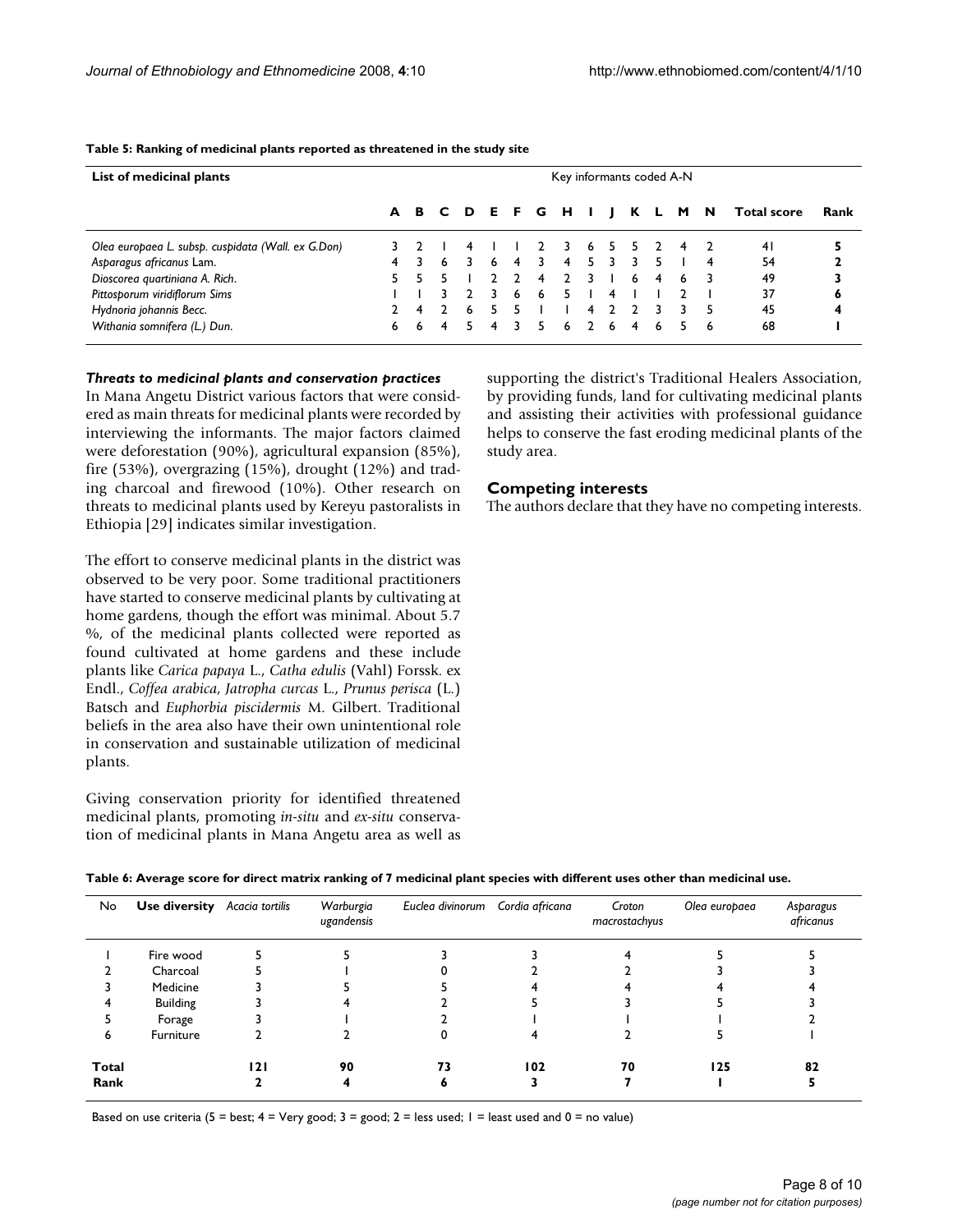# **Authors' contributions**

All authors contributed equally during the field work, data analysis and preparation of the manuscript.

# **Additional material**

# **Additional file 1**

*The additional file shows pictures reflecting some of the field data collection events.*

Click here for file

[\[http://www.biomedcentral.com/content/supplementary/1746-](http://www.biomedcentral.com/content/supplementary/1746-4269-4-10-S1.pdf) 4269-4-10-S1.pdf]

# **Additional file 2**

*Medicinal plants used for treatment of human and/or livestock diseases. The additional file lists plant species used to treat human and/or livestock ailments, and methods of preparation and application.* Click here for file

[\[http://www.biomedcentral.com/content/supplementary/1746-](http://www.biomedcentral.com/content/supplementary/1746-4269-4-10-S2.pdf) 4269-4-10-S2.pdf]

# **Acknowledgements**

We are indebted to the inhabitants of Mana Angetu district, particularly the traditional medical practitioners for sharing their valuable knowledge on medicinal plants of the area. We are grateful to the World Bank for its financial support through Conservation and Sustainable use of Medicinal Plants Project in Ethiopia. We thank Mr. Mebratie Alebel, Mr. Kebede Shibru, Mr. Abdurahaman Wario and Mr. Addisu Assefa for their field assistantship and local language translation. The staff members of The National Herbarium (Ethiopia) are also acknowledged for their cooperation at all aspects of the herbarium work. Chalachew Getahun constructed map of the study area. We thank four anonymous reviewers for their valuable comments. Dr. Julian M. Bass is also acknowledged for editing grammar and language of the manuscript.

# **References**

- 1. Dery BB, Ofsynia R, Ngatigwa C: *Indigenous knowledge of medicinal trees and setting priorities for their domestication in Shinyanga region, Tanzania* Nairobi, Kenya: International Center for Research in Agroforestry; 1999.
- 2. Farnsworth NR: **Ethnopharmacology and drug development.** In *Ethnobotany and the search for new drugs, Ciba Foundation Symposium 185* Chichester, Uk Prance GT: John Wiley and Sons; 1994:42-59.
- 3. Cotton CM: *Ethnobotany: Principles and applications* Chichester, New York: John Wiley and Sons Ltd.; 1996.
- 4. WHO: **Traditional medicine.** *Fact sheet No 134* 2003.
- 5. Rai LK, Pankaj P, Sharma E: **Conservation threats to some important medicinal plants of Sikkim Himalya.** *Biological Conservation* 2000, **3:**27-34.
- 6. Lange D: *Europe's medicinal and aromatic plants: their use, trade and conservation* Cambridge: TRAFFIC Europe/International; 1998.
- 7. Laird SA: **The botanical medicine industry.** In *The commercial use of biodiversity: access to genetic resources and benefit-sharing* Edited by: Tenkate K. London Laird SA: Earthscan; 1999:78-116.
- 8. Kibebew F: **The status and availability of oral and written knowledge on traditional health care on traditional health care in Ethiopia.** In *Conservation and sustainable use of medicinal plants in Ethiopia, Proceedings of the National workshop, 28 April – 01 May 1998* Edited by: Zewdu M. Addis Ababa Demissie A: Institute of Biodiversity Conservation and Research; 2001:107-119.
- 9. Abebe D: **The role of medicinal plants in healthcare coverage of Ethiopia, the possible benefits of integration.** In *Conservation*

*and sustainable use of medicinal plants in Ethiopia, Proceedings of the National workshop, 28 April – 01 May 1998* Edited by: Zewdu M. Addis Ababa. Edited by , Demissie A: Institute of Biodiversity Conservation and Research; 2001:6-21.

- 10. Mohr PA: *The geology of Ethiopia* Addis Ababa: Haile Selassie University Press; 1963.
- 11. Teketay D: **Past and present activities, achievements and constraints in forest genetic resources conservation in Ethiopia.** In *Proceedings of the national workshop on forest genetic resources conservation: Principles, strategies and actions, 21–22 June 1999* Edited by: Edwards S, Demissie A, Bekele T. Addis Ababa. Haase G: IBCR and GTZ; 1999:49-72.
- 12. Bale Zone Planning and Economic Development Office: *The socioeconomic profile of Mana Angetu District* Bale, Robe: BZPEDO; 2000.
- 13. Baxter PTW: **The creation and constitution of Oromo nationality.** In *Ethnicity and Conflict in the Horn of Africa* Edited by: Fukui K. London. Markakis J: Ohio University; 1994:167-186.
- 14. Anonymous: The Columbia Encyclopedia Sixth edition. 2004 [\[http://](http://www.questia.com/library/encyclopedia/oromo.jsp) [www.questia.com/library/encyclopedia/oromo.jsp\]](http://www.questia.com/library/encyclopedia/oromo.jsp). Columbia University Press (Accessed on 05/11/07).
- 15. Legesse A: *Gada: Three Approaches to the Study of African Society* New York: Free Press; 1973.
- 16. Hassen M: *The Oromo of Ethiopia: A History, 1570–1860* Trenton: The Red Sea Press; 1990.
- 17. Lewis IM: **The Western Somali Liberation Front (WSLF) and the Legacy of Sheikh Hussein of Bale.** In *Modern Ethiopia: From the Accession of Menelik II to the Protest* Rotterdam. Tubiana J: Balkema; 1980:409-515.
- 18. Martin GJ: *Ethnobotany: a methods manual* London, UK: Chapman and Hall; 1995.
- 19. Alexiades M: **Collecting ethnobotanical data. An introduction to basic concepts and techniques.** In *Selected Guideline for ethnobotanical research: A Field Manual* Edited by: Alexiades M. U.S.A. Sheldon JW: The New York Botanical Garden; 1996:53-94.
- 20. Hedberg I, Edwards S, eds: *Flora of Ethiopia. Pittosporaceae to Araliaceae Volume 3*. The National Herbarium, Addis Ababa, Ethiopia, and Department of Systematic Botany, Uppsala, Sweden; 1989.
- 21. Hedberg I, Edwards S, eds: *Flora of Ethiopia and Eritrea. Poaceae Volume 7*. The National Herbarium, Addis Ababa, Ethiopia, and Department of Systematic Botany, Uppsala, Sweden; 1995.
- 22. Edwards S, Tadesse M, Hedberg I, eds: *Flora of Ethiopia and Eritrea. Canellaceae to Euphorbiaceae Volume 2*. Issue part 2 The National Herbarium, Addis Ababa, Ethiopia, and Department of Systematic Botany, Uppsala, Sweden; 1995.
- 23. Edwards S, Demissew S, Hedberg I, eds: *Flora of Ethiopia and Eritrea. Hydrocharitaceae to Arecaceae Volume 6*. The National Herbarium, Addis Ababa, Ethiopia, and Department of Systematic Botany, Uppsala, Sweden; 1997.
- 24. Edwards S, Tadesse M, Demissew S, Hedberg I, eds: *Flora of Ethiopia and Eritrea. Magnoliaceae to Flacourtiaceae Volume 2*. Issue part 1 The National Herbarium, Addis Ababa, Ethiopia, and Department of Systematic Botany, Uppsala, Sweden; 2000.
- 25. Hedberg I, Edwards S, Nemomissa S, eds: *Flora of Ethiopia and Eritrea. Apiaceae to Dipsacaceae Volume 4*. Issue part 1 The National Herbarium, Addis Ababa, Ethiopia, and Department of Systematic Botany, Uppsala, Sweden; 2003.
- 26. Hedberg I, Friis I, Edwards S, eds: *Flora of Ethiopia and Eritrea. Asteraceae Volume 4*. Issue part 2 The National Herbarium, Addis Ababa, Ethiopia, and Department of Systematic Botany, Uppsala, Sweden; 2004.
- 27. Höft M, Barik SK, Lykke AM: *Quantitative Ethnobotany. Applications of multivariate and statistical analyses in ethnobotany* People and Plant Working Paper; 1999.
- 28. Giday M, Asfaw Z, Elmqvist T, Woldu Z: **[An ethnobotanical study](http://www.ncbi.nlm.nih.gov/entrez/query.fcgi?cmd=Retrieve&db=PubMed&dopt=Abstract&list_uids=12576201) [of medicinal plants used by the Zay people in Ethiopia.](http://www.ncbi.nlm.nih.gov/entrez/query.fcgi?cmd=Retrieve&db=PubMed&dopt=Abstract&list_uids=12576201)** *J Ethnopharmacol* 2003, **85(1):**43-52.
- 29. Balemie K, Kelbessa E, Asfaw Z: **Indigenous medicinal plant utilization, management and threats in Fentalle area, Eastern Shewa, Ethiopia.** *Ethiopian Journal of Biological Sciences* 2004, **3:**37-58.
- 30. Hunde D, Asfaw Z, Kelbessa E: **Use and management of ethnoveterinary medicinal plants by indigenous people in 'Boosat', Welenchiti area.** *Ethiopian Journal of Biological Sciences* 2004, **3:**113-132.
- 31. Giday M, Teklehaymanot T, Animut A, Mekonnen Y: **[Medicinal](http://www.ncbi.nlm.nih.gov/entrez/query.fcgi?cmd=Retrieve&db=PubMed&dopt=Abstract&list_uids=17101251) [plants of the Shinasha, Agew-awi and Amhara peoples in](http://www.ncbi.nlm.nih.gov/entrez/query.fcgi?cmd=Retrieve&db=PubMed&dopt=Abstract&list_uids=17101251)**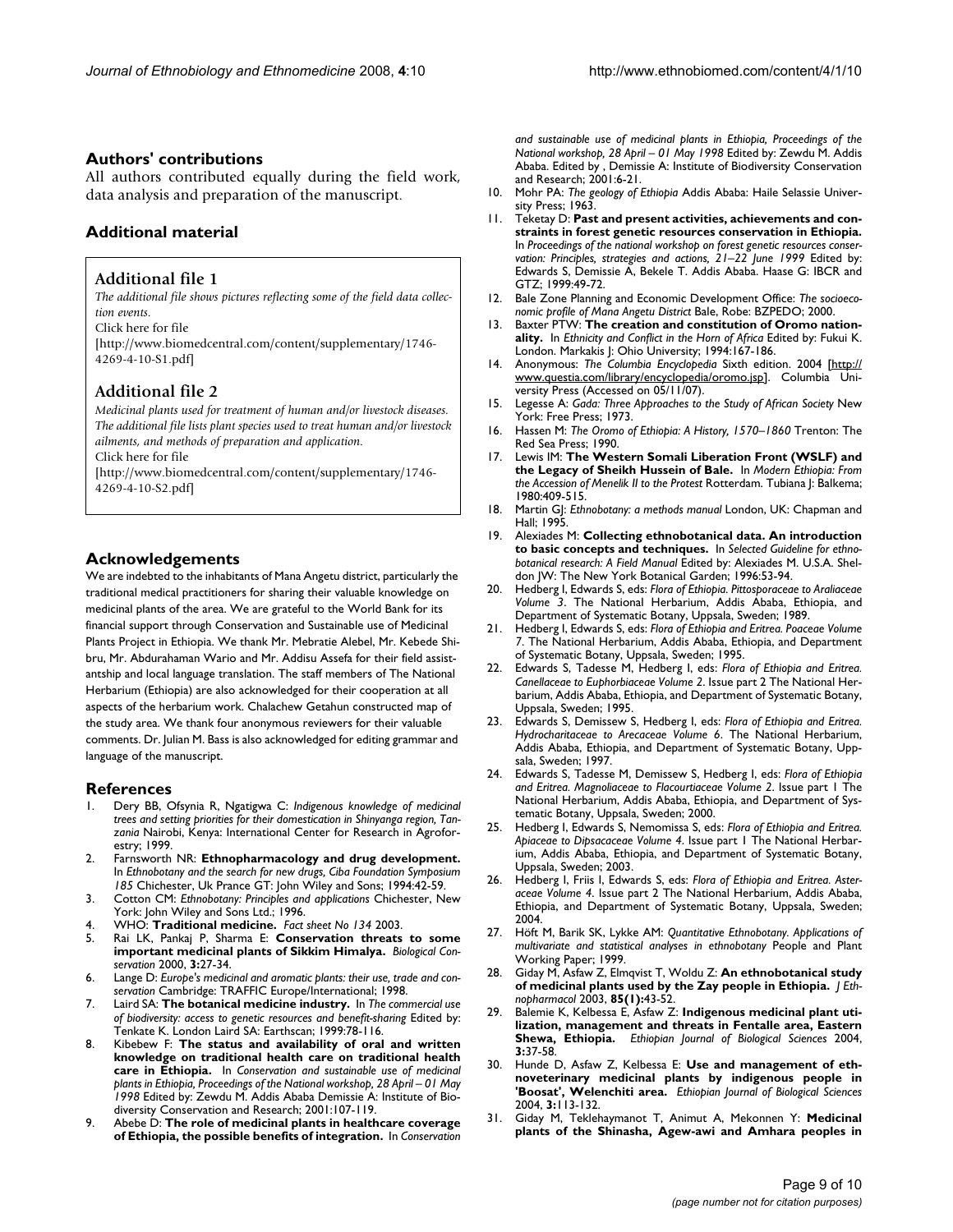**[Northwest Ethiopia.](http://www.ncbi.nlm.nih.gov/entrez/query.fcgi?cmd=Retrieve&db=PubMed&dopt=Abstract&list_uids=17101251)** *Journal of Ethnopharmacology* 2007, **110:**516-525.

- 32. Yineger H, Kelbessa E, Bekele T, Lulekal E: **[Ethnoveterinary](http://www.ncbi.nlm.nih.gov/entrez/query.fcgi?cmd=Retrieve&db=PubMed&dopt=Abstract&list_uids=17368989) [medicinal plants at Bale Mountains National Park, Ethiopia.](http://www.ncbi.nlm.nih.gov/entrez/query.fcgi?cmd=Retrieve&db=PubMed&dopt=Abstract&list_uids=17368989)** *J Ethnopharmacol* 2007, **112(3):**55-70.
- 33. Yineger H, Yewhalaw D: **Traditional medicinal plant knowledge and use by local healers in Sekoru District, Jimma Zone, Southwestern Ethiopia.** *Journal of Ethnobiology and Ethnomedicine* 2007, **3:**24.
- 34. Wondimu T, Asfaw Z, Kelbessa E: **[Ethnobotanical study of](http://www.ncbi.nlm.nih.gov/entrez/query.fcgi?cmd=Retrieve&db=PubMed&dopt=Abstract&list_uids=17418987) [medicinal plants around 'Dheeraa' town, Arsi Zone, Ethio](http://www.ncbi.nlm.nih.gov/entrez/query.fcgi?cmd=Retrieve&db=PubMed&dopt=Abstract&list_uids=17418987)[pia.](http://www.ncbi.nlm.nih.gov/entrez/query.fcgi?cmd=Retrieve&db=PubMed&dopt=Abstract&list_uids=17418987)** *J Ethnopharmacol* 2007, **112(1):**152-161.
- 35. Bonet MA', Parada M, Selga A, Valle's J: **[Studies on pharmaceutical](http://www.ncbi.nlm.nih.gov/entrez/query.fcgi?cmd=Retrieve&db=PubMed&dopt=Abstract&list_uids=10624874) [ethnobotany in the regions of L'Alt Emporda' and Les Guill](http://www.ncbi.nlm.nih.gov/entrez/query.fcgi?cmd=Retrieve&db=PubMed&dopt=Abstract&list_uids=10624874)[eries \(Catalonia, Iberian Peninsula\).](http://www.ncbi.nlm.nih.gov/entrez/query.fcgi?cmd=Retrieve&db=PubMed&dopt=Abstract&list_uids=10624874)** *J Ethnopharmacol* 1999, **68(1):**145-168.
- 36. Seifu T, Asres K, Gebre-Mariam T: **Ethnobotanical and ethnopharmaceutical studies on medicinal plants of Chifra District, Afar Region, Northeastern Ethiopia.** *Ethiopian Pharmaceutical Journal* 2006, **24:**41-58.
- 37. Gazzaneo LRS, Lucena RFP, Albuquerque UP: **[Knowledge and use](http://www.ncbi.nlm.nih.gov/entrez/query.fcgi?cmd=Retrieve&db=PubMed&dopt=Abstract&list_uids=16270911) [of medicinal plants by local specialists in a region of Atlantic](http://www.ncbi.nlm.nih.gov/entrez/query.fcgi?cmd=Retrieve&db=PubMed&dopt=Abstract&list_uids=16270911) [Forest in the state of Pernambuco \(Northeastern Brazil\).](http://www.ncbi.nlm.nih.gov/entrez/query.fcgi?cmd=Retrieve&db=PubMed&dopt=Abstract&list_uids=16270911)** *J Ethnobiol Ethnomed* 2005, **1:**9.
- 38. Addis G, Abebe D, Urga K: **A survey of traditional medicinal plants in Shirka District, Arsi Zone, Ethiopia.** *Ethiopian Pharmaceutical Journal* 2001, **19:**30-47.
- 39. Getahun A: *Some common medicinal and poisonous plants used in Ethiopian folk medicine* Addis Ababa: Addis Ababa University; 1976.
- 40. Tadesse M, Demissew S: **Medicinal Ethiopian plants. Inventory, identification and classification.** In *Plants used in African traditional medicine as practiced in Ethiopia and Uganda. Botany 2000. East and Central Africa NAPRECA monograph series No 5* Edited by: Edwards S. Addis Ababa. Asfaw Z: Addis Ababa University; 1992:1-19.
- 41. Tamene B: *A floristic analysis and ethnobotanical study of the semi-wetland of Cheffa area, South Welo, Ethiopia. M.Sc. Thesis* Addis Ababa: Addis Ababa University; 2000.
- 42. Anokobonggo W: **The role of African traditional medicine in healthcare delivery alongside modern medicine.** In *Plants used in African traditional medicine as practiced in Ethiopia and Uganda. Botany 2000. East and Central Africa NAPRECA monograph series No 5* Edited by: Edwards S. Addis Ababa. Asfaw Z: Addis Ababa University; 1992:25-35.
- 43. Grace NN, Rainer BW, Barbara G, Eric NL, Ngumi VW: **Utilization of weedy species as source of traditional medicines in central Kenya.** *Lyonia* 2004, **7:**71-87.
- 44. Mebe PP, Cordell GA, Pezzuto JM: **Pentacyclic triterpenes and naphthoquinones from** *Euclea divinorum***.** *Phytochemistry* 1998, **47:**311-313.
- 45. Homer KA, Manji F, Beighton D: **[Inhibition of protease activities](http://www.ncbi.nlm.nih.gov/entrez/query.fcgi?cmd=Retrieve&db=PubMed&dopt=Abstract&list_uids=2142592) [of periodontopathic bacteria by extracts of plants used in](http://www.ncbi.nlm.nih.gov/entrez/query.fcgi?cmd=Retrieve&db=PubMed&dopt=Abstract&list_uids=2142592) [Kenya as chewing sticks \(mswaki\).](http://www.ncbi.nlm.nih.gov/entrez/query.fcgi?cmd=Retrieve&db=PubMed&dopt=Abstract&list_uids=2142592)** *Arch Oral Biol.* 1990, **35(6):**421-424.

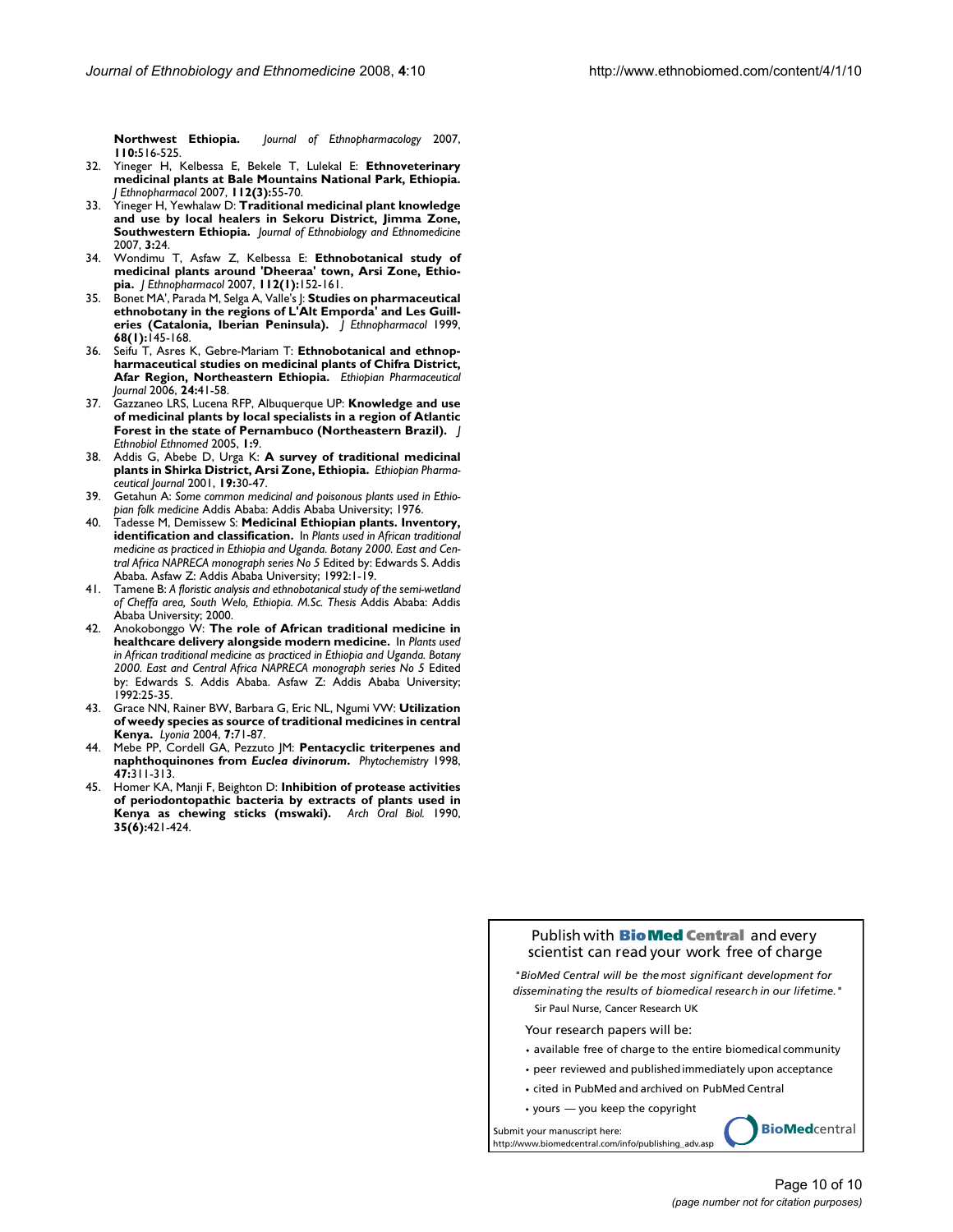| Scientific name                                      | Family            | Local name           | Herb.<br>Vouch. | Disease treated (local name)                 | L/H | Part<br>used | Form<br>used              | <b>MPAP</b> |
|------------------------------------------------------|-------------------|----------------------|-----------------|----------------------------------------------|-----|--------------|---------------------------|-------------|
| Abutilon mauritianum                                 | Malvaceae         | Pelampul             | EL154           | Snake bite/ Boffa                            | H   | $\mathbf R$  | F                         | CT          |
| (Jacq.) Medic.                                       |                   |                      |                 |                                              |     |              |                           |             |
| Acacia etbaica Schweinf.                             | Fabaceae          | Hamaressa            | EL167           | Inability to walk properly /Dereba           | L   | $\mathbf R$  | F/D                       | Cdr         |
| Acacia mellifera (Vahl)<br>Benth.                    | Fabaceae          | Bilala               | EL230           | Kidney/ Birbirti                             | H   | $\mathbf R$  | D                         | CBdr.       |
| Acacia senegal (L.) Willd.                           | Fabaceae          | Sapansa              | EL170           | Evil spirit/ Ka falfala                      | H   | S            | F/D                       | CR          |
| Acacia seyal Del.                                    | Fabaceae          | Watcho               | EL158           | Breast pain / Dhukuba harma                  | L   | ${\bf R}$    | F/D                       | Cdr         |
| Acacia tortilis (Forssk.)<br>Hayne                   | Fabaceae          | Dedecha/Kitkita      | EL159           | Problem of removing after birth/Ka<br>hobati | L   | L            | F                         | Cdr         |
| Acalypha fruticosa Forssk.                           | Euphorbiaceae     | Gurbi dag<br>Hadoftu | EL232           | Tonsilities/ Entil                           | H   | R            | F/D                       | Cdr         |
| Acanthospermum<br>hispidum DC.                       | Asteraceae        | Qummuxxi             | EL136           | Sterility in females/ Mehaninet              | H   | $\mathbb{R}$ | $\mathbf F$               | CBdr.       |
| Achyranthes aspera L.                                | Amaranthaceae     | Jibir                | EL104           | Itching sore/ Aro                            | H   | L            | F                         | CBdr.       |
| Acokanthera schimperi<br>(A.DC.) Schweinf.           | Apocynaceae       | Kararo               | EL100           | Gonorrhoea/ Chobto                           | H   | RB           | $\boldsymbol{\mathrm{F}}$ | CBdr        |
| Actinopteris radiata (L.)<br>P. Beauv.               | Actinopteridaceae |                      | EL187           | Stabbing pain/Woransa                        | H   | L            | $\boldsymbol{\mathrm{F}}$ | CT          |
| Aerangis brachycarpa (A.<br>Rich.) Th. Dur. & Schinz | Orchidaceae       | Muka kulubi          | EL239           | Hemorrhoids/ Qormade                         | H   | L            | $\mathbf F$               | CRrb        |
| Ageratum conyzoides L.                               | Asteraceae        |                      | EL87            | Gonorrhoea/ Chobto                           | H   | $\mathbf R$  | $\rm F$                   | CBdr.       |
| Allophylus macrobotrys<br>Gilg                       | Sapindaceae       | Chobsa               | EL117           | Impotence /Dhirumalebi                       | H   | ${\bf R}$    | $\mathbf D$               | Cdr         |
| Aloe gilbertii Sebsebe &<br>Brandham                 | Aloaceae          | Hargessa             | EL209           | Liver case/ Hadhoftu                         | H   | LA           | ${\bf F}$                 | <b>CEJ</b>  |
| Aloe parvidens Gilbert &<br>Sebsebe                  | Aloaceae          | Hargessa             | EL208           | Stabbing pain/Woransa                        | H   | LA           | $\mathbf F$               | Cdr         |
| Aloe pubescens Reynolds                              | Aloaceae          | Hargessa             | EL207           | Common cold/ Qufa                            | L   | S            | $\mathbf F$               | CR          |
|                                                      |                   |                      |                 | Dhukuba dugda                                | Н   | S            | $\mathbf D$               | CBdr.       |
|                                                      |                   |                      |                 | TB /Sombe                                    | H   | S            | D                         | Cdr         |

# Additional file 2. Medicinal plants used for treatment of human and /or livestock diseases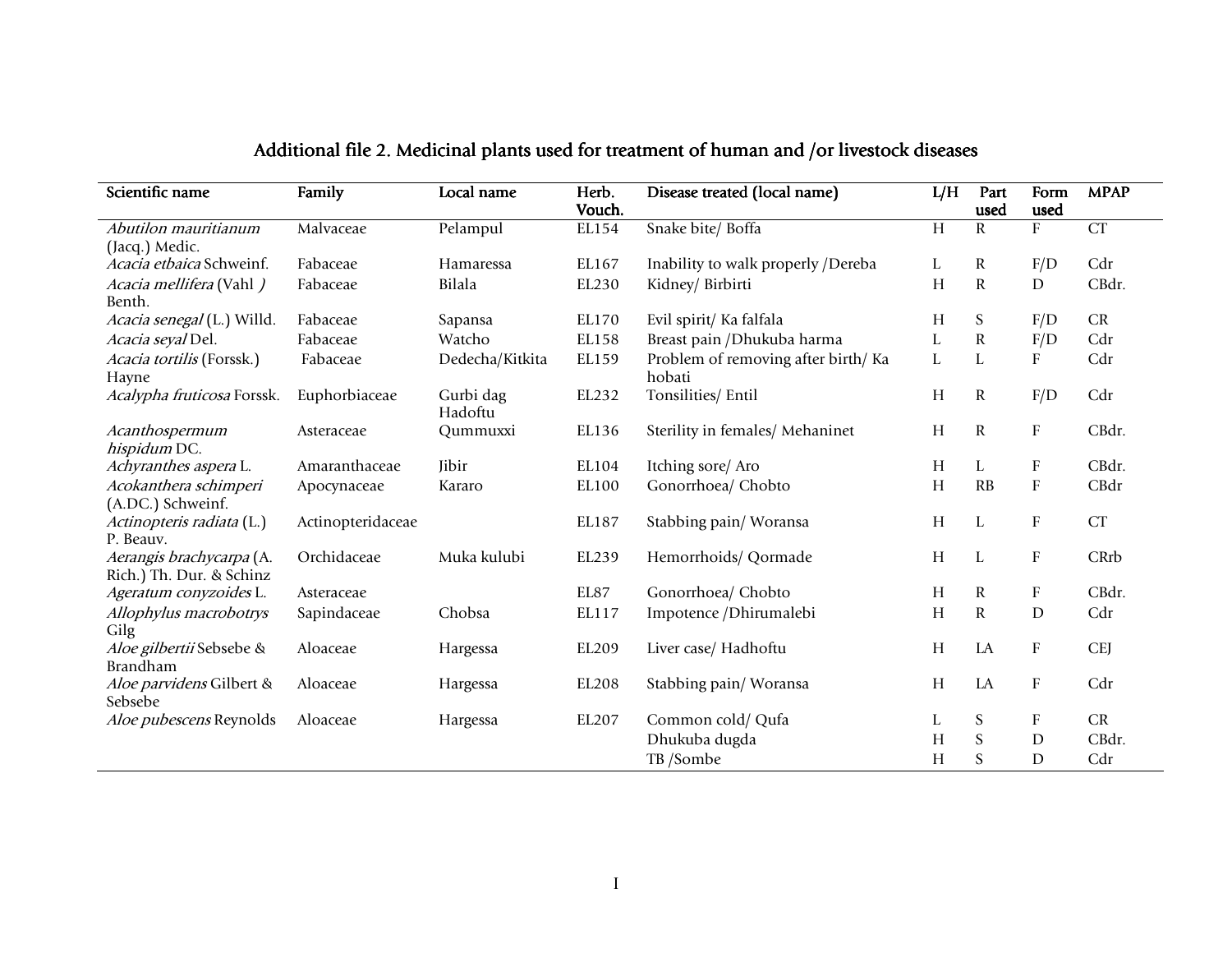Additional file 2 (continued)

| Scientific name                                             | Family        | Local name     | Herb.<br>Vouch. | Disease treated (local name) | L/H | Part<br>used   | Form<br>used              | <b>MPAP</b> |
|-------------------------------------------------------------|---------------|----------------|-----------------|------------------------------|-----|----------------|---------------------------|-------------|
| Aloe pubescens Reynolds                                     | Aloaceae      | Hargessa       | EL207           | Kidney / Birbirti            | H   | ${\mathcal S}$ | ${\bf F}$                 | Cex         |
|                                                             |               |                |                 | Cold /Qilensa                | H   | S              | F                         | Cex         |
| Ampelocissus abyssinica<br>(Hochst. ex A. Rich.)<br>Planch. | Vitaceae      | Teru           | EL175           | Black leg/Aba gorba          | L   | $\mathbf R$    | F/D                       | CBdr.       |
| Anethum graveolens L.                                       | Apiaceae      | Kamona         | EL29            | Eye disease/ Dukuba ija      | H   | LA             | $\boldsymbol{\mathrm{F}}$ | CR          |
|                                                             |               |                |                 | Back pain/Kale               | H   | L              | F                         | Cdr         |
|                                                             |               |                |                 | Impotence/ Dhirumalebi       | H   | <b>RLSF</b>    | ${\bf F}$                 | CBdr.       |
|                                                             |               |                |                 | Weakness/ Dukubaone          | H   | <b>LSB</b>     | F/D                       | CBdr.       |
| Asparagus africanus Lam.                                    | Asparagaceae  | Argeg          | EL189           | Weakness/ Dukubaone          | H   | $\mathbf R$    | $\boldsymbol{\mathrm{F}}$ | CT          |
| Asparagus leptocladodius<br>Chiov.                          | Asparagaceae  | Seriti         | EL190           | Impotence/ Dhirumalebi       | H   | $\mathbf R$    | D                         | Cdr         |
|                                                             |               |                |                 | Liver case /Hadhoftu         | H   | R              | ${\bf F}$                 | Cdr         |
|                                                             |               |                |                 | Rabies/ Dukuba serie         | H   | R              | F/D                       | CBdr.       |
|                                                             |               |                |                 | Depresssion / Gafla          | H   | L              | ${\bf F}$                 | CBdr.       |
| Aspilia gillettii Wild                                      | Asteraceae    |                | EL113           | Liver case/ Hadhoftu         | H   | RL             | F/D                       | CBdr.       |
|                                                             |               |                |                 | Abnormal Menustration/dhiga  | H   | L              | $\mathbf D$               | CT          |
| Asystasia guttata (Forssk.)<br>Brummitt                     | Acanthaceae   | Baquli         | EL191           | Diarrhoea/ Bassa             | H   | R              | F/D                       | CR          |
|                                                             |               |                |                 | Evil spirit/Jinni            | H   | R              | ${\bf F}$                 | ${\cal CR}$ |
| Balanites aegyptica (L.)<br>Del.                            | Balanitaceae  | Badanna        | EL147           | Evil spirit/ Jinni           | H   | R              | F/D                       | CR          |
| Barleria argentea Balf. f.                                  | Acanthaceae   | Hokto          | EL194           | Diarrhoea / Albati           | H   | RL             | $\boldsymbol{\mathrm{F}}$ | Cdr         |
| Barleria eranthemoides R.<br>Br. ex C. B. Clarke            | Acanthaceae   | Shishi         | EL193           | Stabbing pain/ Woransa       | H   | $\mathbf R$    | $\mathbf D$               | CBdr.       |
|                                                             |               |                |                 | Cold/Ka fatime               | H   | $\mathbf R$    | $\rm F$                   | CR          |
|                                                             |               |                |                 | Taenia versicolor/ Barley    | H   | L              | $\boldsymbol{\mathrm{F}}$ | CRrb        |
| Bersama abyssinica<br>Fresen.                               | Melianthaceae | kilisa guracha | EL173           | Ascariasis / Magga           | H   | L              | $\mathbf{F}$              | CBdr.       |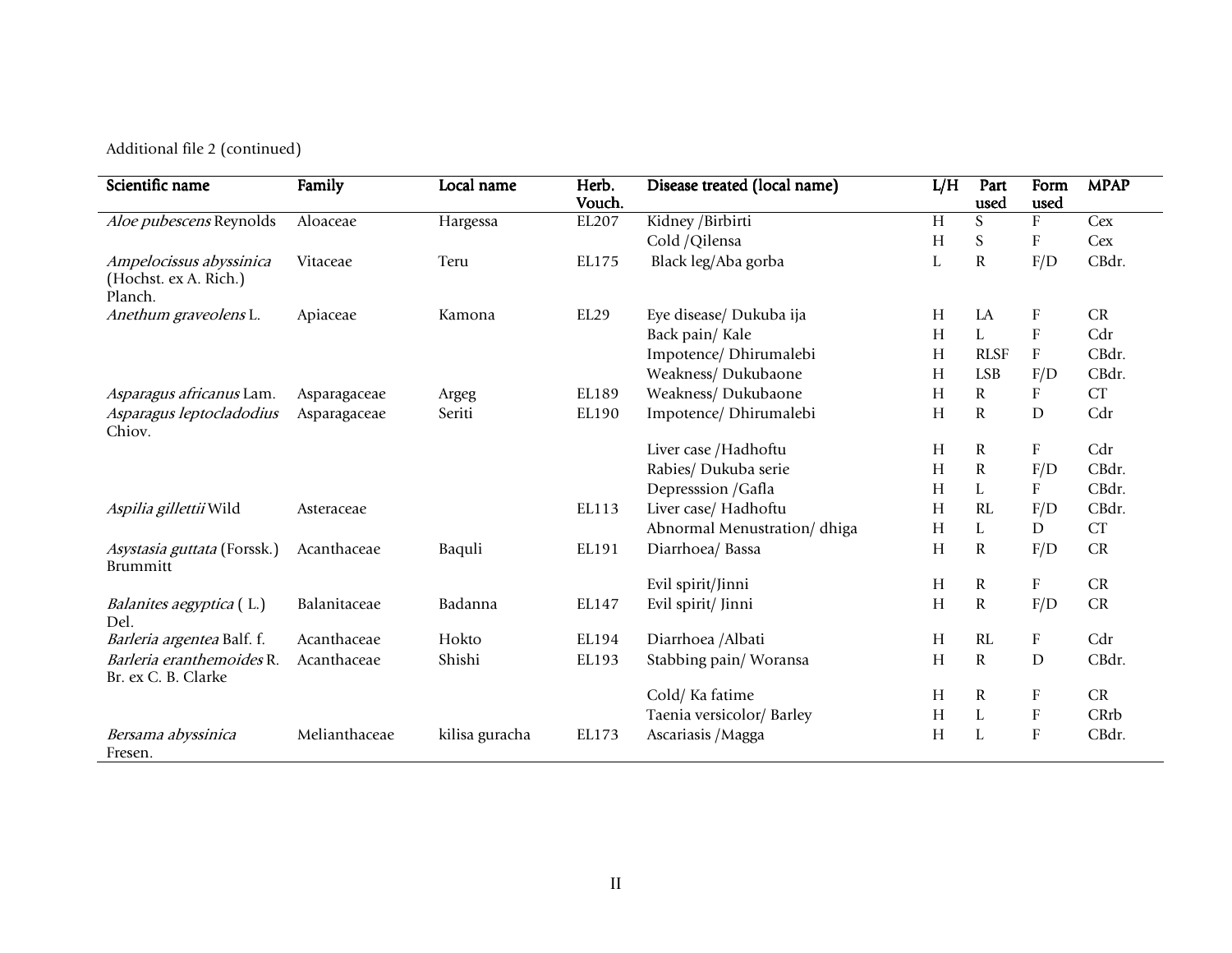Additional file 2 (continued)

| Scientific name                              | Family         | Local name       | Herb.  | Disease treated (local name)        | L/H       | Part                   | Form                      | <b>MPAP</b> |
|----------------------------------------------|----------------|------------------|--------|-------------------------------------|-----------|------------------------|---------------------------|-------------|
|                                              |                |                  | Vouch. |                                     |           | used                   | used                      |             |
| Blyttia fruticulosum                         | Asclepiadaceae | Joshani          | EL221  | Vomit& diarrhoea/ Wantufa           | H         | $\overline{\text{SB}}$ | ${\rm F}$                 | CBdr.       |
| (Decne.) D.V. Field                          |                |                  |        |                                     |           |                        |                           |             |
| Boscia salicifolia Oliv.                     | Capparidaceae  | Qalqalchi qalada | EL111  | Diarrhoea /Tuma                     | L         | RB                     | D                         | Cdr         |
| Boscia senegalensis Lam.<br>ex Poir.         | Capparidaceae  | Qalqalcha        | EL182  | Headache/ Bowo                      | H         | RL                     | ${\bf F}$                 | CT          |
| Breonadia salicina (Vahl)<br>Hepper and Wood | Rubiaceae      | Erba             | EL142  | Intestinal worms/Maga               | L         | <b>SB</b>              | F/D                       | CBdr.       |
| Brucea antidysentrica J. F.<br>Mill.         | Simaroubaceae  | kilisa adi       | EL152  | Gonorrhoea/ Chobto                  | H         | $\mathbf L$            | $\boldsymbol{\mathrm{F}}$ | CBdr.       |
|                                              |                |                  |        | Evil spirit/ Jinni                  | Н         | L                      | F                         | ${\cal CP}$ |
| Caesalpinia volkensii                        | Fabaceae       | Sidika           | EL233  | Sterility in females/ Mehaninet     | $H_{\rm}$ | Se                     | D                         | Cdr         |
| Harms                                        |                |                  |        |                                     |           |                        |                           |             |
| Calpurnia aurea (Ait.)<br>Benth.             | Fabaceae       | Chekata          | EL76   | Amoebiasis /Dubera                  | H         | S                      | F/D                       | CBdr.       |
|                                              |                |                  |        | Swelling of nose in mule/ Chachabsa | L         | ${\mathsf S}$          | F/D                       | CR          |
|                                              |                |                  |        | Sore and depression/Hinjira         | L         | $\mathbf L$            | $\boldsymbol{\mathrm{F}}$ | CR          |
|                                              |                |                  |        | Rabies /Dukuba serie                | Н         | ${\bf R}$              | F/D                       | CPdr        |
|                                              |                |                  |        | Diarrhoea/ Bassa                    | H         | L                      | F/D                       | CBdr.       |
| Capparis tomentosa Lam.                      | Capparidaceae  | Gombor           | EL121  | Mental disorder/ Ka marata          | Н         | ${\bf R}$              | ${\rm F}$                 | CB          |
|                                              |                |                  |        | Meningites/ Dhukubadhira            | Н         | ${\bf R}$              | $\boldsymbol{\mathrm{F}}$ | Cdr         |
| Capsicum frutescens L.                       | Solanaceae     | Mitmita          | EL204  | Diarrhoea /Tuma                     | L         | ${\bf F}$              | $\mathbf D$               | Cdr         |
| Caralluma peckii Bally                       | Asclepiadaceae | Hadama           | EL118  | Gonorrhoea/ Chobto                  | Н         | ${\bf R}$              | F/D                       | Cdr         |
| Caralluma speciosa (N.E.                     | Asclepiadaceae |                  | EL132  | Ascariasis/Magga                    | H         | $\mathbf R$            | ${\rm F}$                 | CBdr        |
| Br.) N.E. Br.                                |                |                  |        |                                     |           |                        |                           |             |
| Carica papaya L.                             | Caricaceae     | Papaya           | EL40   | Anaemia/Helina diga                 | H         | ${\bf F}$              | F/D                       | Cdr.        |
| Carissa spinarum L.                          | Apocynaceae    | Agamsa           | EL16   | Mental disorder/ Marata             | Н         | ${\bf R}$              | ${\bf F}$                 | Csn         |
|                                              |                |                  |        | Evil spirit/Jinni                   | Н         | ${\bf R}$              | $\boldsymbol{\mathrm{F}}$ | CR          |
|                                              |                |                  |        | Evil eye/ Buda                      | H         | ${\bf R}$              | F/D                       | CR          |
|                                              |                |                  |        | Rabies/ Dukuba serie                | H         | RB                     | F/D                       | Cdr         |
|                                              |                |                  |        | Rabies/ Dukuba serie                | $H_{\rm}$ | ${\bf R}$              | F/D                       | CBdr.       |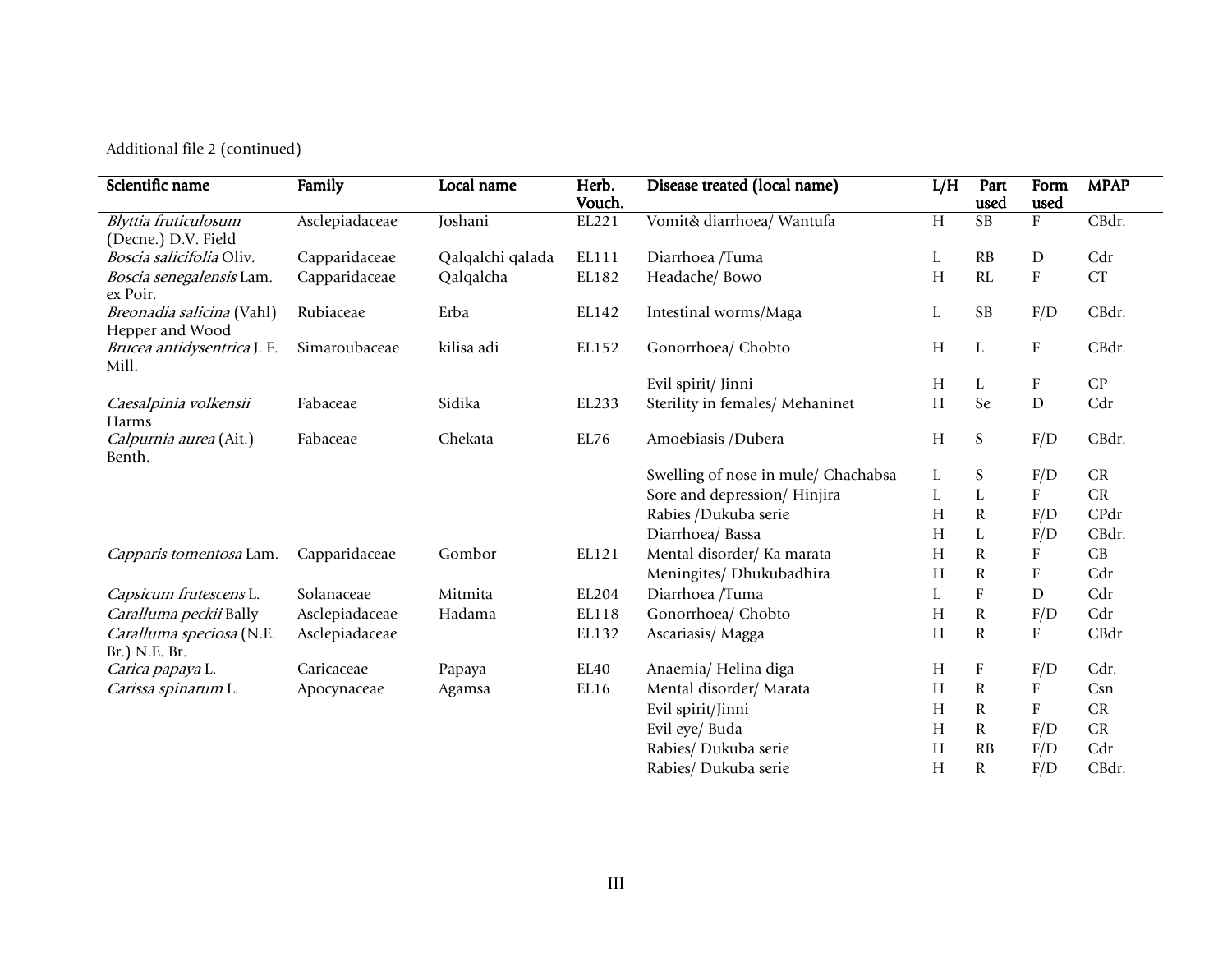|                                                          | Additional file 2 (continued) |            |                 |                                         |     |              |                           |                |  |  |  |
|----------------------------------------------------------|-------------------------------|------------|-----------------|-----------------------------------------|-----|--------------|---------------------------|----------------|--|--|--|
| Scientific name                                          | Family                        | Local name | Herb.<br>Vouch. | Disease treated (local name)            | L/H | Part<br>used | Form<br>used              | <b>MPAP</b>    |  |  |  |
| Carissa spinarum L.                                      | Apocynaceae                   | Agamsa     | EL16            | Kidney /Birbirti                        | H   | <b>SB</b>    | ${\bf F}$                 | CBdr.          |  |  |  |
|                                                          |                               |            |                 | Skin infection / Beresa                 | H   | R            | $\boldsymbol{\mathrm{F}}$ | CRbo           |  |  |  |
| Cassytha filliformis L.                                  | Lauraceae                     | Korsa buda | EL79            | Evil eye / Buda                         | H   | ${\bf R}$    | F/D                       | CR             |  |  |  |
| Catha edulis (Vahl)<br>Forssk. ex Endl.                  | Celasteraceae                 | Chati      | EL26            | Gonorrhoea/ Chobto                      | H   | L            | $\boldsymbol{\mathrm{F}}$ | CBdr.          |  |  |  |
| Caucanthus auriculatus<br>(Radlk.) Niedenzu              | Malphigiaceae                 | Alotu      | EL186           | Evil eye / Buda                         | H   | RB           | ${\bf F}$                 | Cdr            |  |  |  |
| Chenopodium<br>ambroisoides L.                           | Chenopodiaceae                | Ajo        | EL4             | Dandruff /Forofori                      | H   | <b>LSS</b>   | ${\rm D}$                 | CR             |  |  |  |
| Chionanthus mildbraedii<br>(Gilg & Schellenb.)<br>Stearn | Oleaceae                      | Gaggama    | EL183           | Inability of excretion/Dhukuba dira     | H   | RB           | ${\bf F}$                 | CBdr.          |  |  |  |
| Cissampelos pareira L.                                   | Menispermaceae                | Baltoke    | EL77            | Evil eye/ Buda                          | L   | $\mathbf R$  | $\boldsymbol{\mathrm{F}}$ | Cdr/Cp         |  |  |  |
|                                                          |                               |            |                 | Impotence/ Dhirumalebi                  | H   | $\mathbf R$  | ${\rm D}$                 | Cdr            |  |  |  |
|                                                          |                               |            |                 | Kidney /Birbirti                        | H   | RL           | F/D                       | Cdr            |  |  |  |
|                                                          |                               |            |                 | Amoebiasis/ Dubera                      | H   | $\mathbf R$  | F                         | CBdr.          |  |  |  |
|                                                          |                               |            |                 | Abnormal Menstruation/.Dhukuba<br>dhiga | H   | $\mathbf R$  | F/D                       | $C\mathbb{B}f$ |  |  |  |
|                                                          |                               |            |                 | Constipation/Ka mara                    | H   | R            | $\boldsymbol{\mathrm{F}}$ | CBdr.          |  |  |  |
|                                                          |                               |            |                 | Diarrhoea /Tuma                         | H   | ${\bf R}$    | F/D                       | Cdr            |  |  |  |
|                                                          |                               |            |                 | Stabbing pain/Woransa                   | H   | $\mathbf R$  | F/D                       | CBdr.          |  |  |  |
| Cissus populnea Guill.<br>and Perr.                      | Vitaceae                      | Gangalto   | EL115           | Vomit& diarrhoea /Wantufa               | H   | $\mathbf R$  | F/D                       | CBdr.          |  |  |  |
| Cissus quadrangularis L.                                 | Vitaceae                      | Chopi      | EL176           | Gonorrhoea / Chobto                     | H   | $\mathbf R$  | ${\bf F}$                 | CBdr.          |  |  |  |
| Citrus limon (L.) Burm.f.                                | Rutaceae                      | Lemon      | EL155           | Bleeding nose/ Nasir                    | H   | FL           | F/D                       | Cex            |  |  |  |
| Citrus medica L.                                         | Rutaceae                      | Tiringo    | EL114           | Cold /Kebena                            | H   | L            | $\boldsymbol{\mathrm{F}}$ | Cb             |  |  |  |
|                                                          |                               |            |                 | Swelling/Gofla                          | H   | L            | F/D                       | CT/Cdr         |  |  |  |
| Clematis hirsuta Perr.<br>and Guill.                     | Ranunculaceae                 | Fitti      | EL18            | Naqarssa                                | L   | L            | ${\bf F}$                 | CT             |  |  |  |
| Clematis simensis Fresen.                                | Ranunculaceae                 | Fitti      | EL43            | Naqarssa                                | L   | $\mathbf R$  | $\boldsymbol{\mathrm{F}}$ | CT             |  |  |  |
| Clerodendrum alatum<br>Gurke                             | Lamiaceae                     | Hawore     | EL70            | Mental disorder / Marata                | H   | ${\bf R}$    | ${\bf F}$                 | CBdr.          |  |  |  |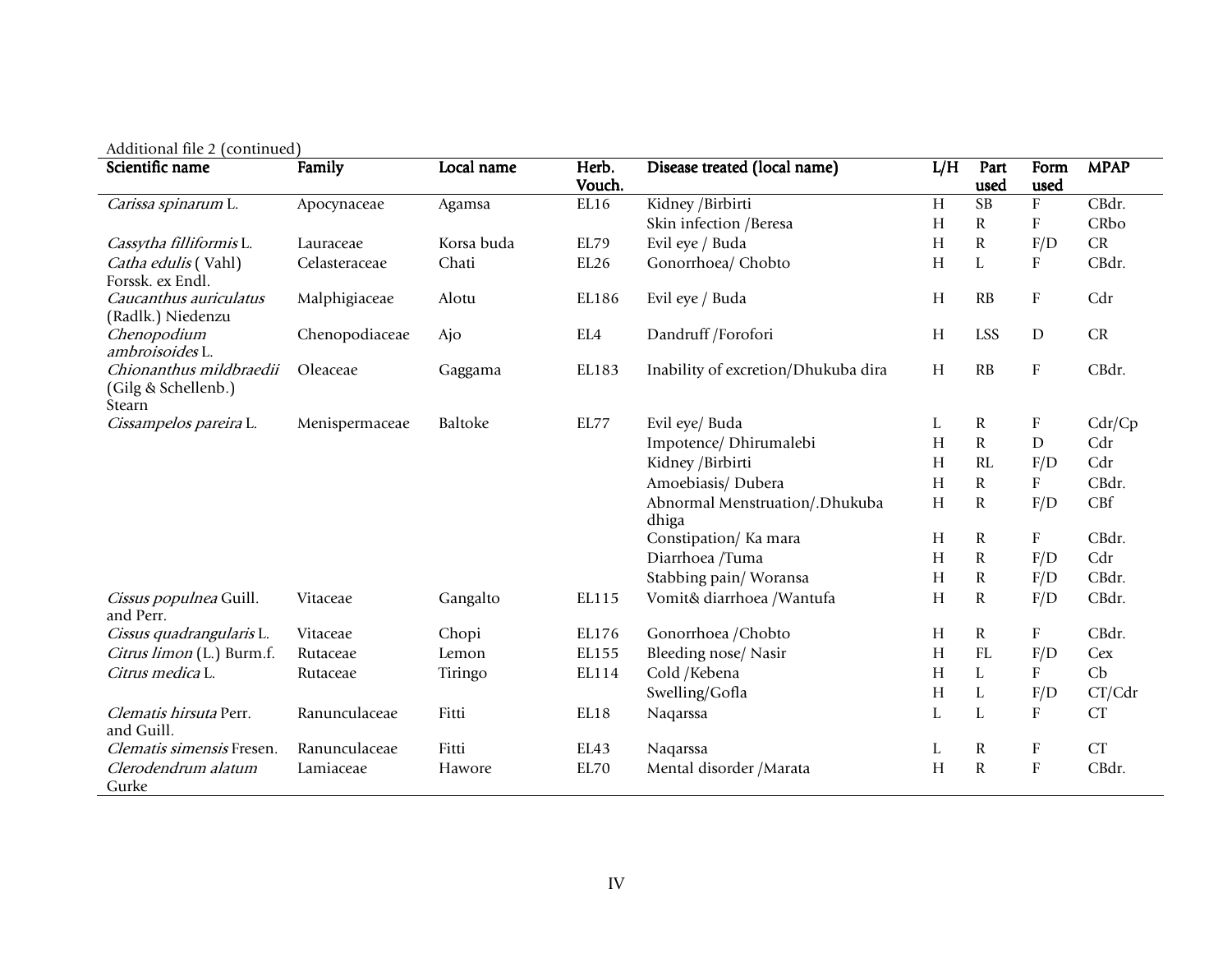Additional file 2 (continued)

| Scientific name                                      | Family              | Local name     | Herb.<br>Vouch. | Disease treated (local name) | L/H | Part<br>used | Form<br>used              | <b>MPAP</b> |
|------------------------------------------------------|---------------------|----------------|-----------------|------------------------------|-----|--------------|---------------------------|-------------|
| Clerodendrum alatum<br>Gurke                         | Lamiaceae           | Hawore         | EL70            | Hepatitis /Dukuba tiru       | H   | R            | F/D                       | CBdr.       |
| Clerodendrum<br>myricoides (Hochst.)<br>Vatke        | Lamiaceae           | Marasisa       | EL201           | Mental disorder / Marata     | H   | RB           | ${\rm F}$                 | Csn         |
|                                                      |                     |                |                 | General malaise / Mich       | H   | L            | F                         | CR          |
|                                                      |                     |                |                 | Cold /Qilensa                | H   | RB           | ${\bf F}$                 | Cdr         |
| Clutia abyssinica Jaub.<br>and Spach.                | Euphorbiaceae       |                | EL10            | Skin infection/ Chito        | H   | L            | F                         | CR          |
|                                                      |                     |                |                 | Bloody diarrhoea/ Setea      | H   | $\mathbf R$  | F/D                       | CBdr.       |
| Coccinia grandis (L.)<br>Voigt                       | Cucurbitaceae       | Gale           | EL141           | Kidney infection /Birbirti   | H   | ${\bf R}$    | F/D                       | CR          |
|                                                      |                     |                |                 | Stabbing pain / Woransa      | H   | ${\bf R}$    | F/D                       | Cdr         |
| Coffea arabica L.                                    | Rubiaceae           | <b>Bunna</b>   | EL12            | Kidney infection/ Birbirti   | H   | L            | ${\bf F}$                 | CBdr.       |
|                                                      |                     |                |                 | Hepatitis /Dukuba tiru       | H   | S, Se        | $\boldsymbol{\mathrm{F}}$ | CBdr.       |
| Colocassia esculenta (L.)<br>Schott                  | Araceae             | Gondire        | EL196           | Vomit& diarrhoea /Wantufa    | H   | L            | ${\bf F}$                 | CRrb        |
| Combretum hereroense<br>Schinz                       | Combretaceae        | Hurufo         | EL148           | Sore /Sibiji                 | H   | L            | ${\bf F}$                 | Crb         |
| Commicarpus<br><i>plumbagineus</i> (Cav.)<br>Standl. | Nyctaginaceae       | Sifa           | EL225           | Stabbing pain / Woransa      | H   | $\mathbf R$  | ${\rm D}$                 | CBdr.       |
| Convolvulus siculus L.                               | Convolvulaceae      | LeIbab         | EL236           | Diarrhoea /Tuma              | H   | L            | F/D                       | CBdr        |
| Cordia africana Lam.                                 | Boraginaceae        | Wodessa        | EL56            | Gastritis/ Agano             | H   | <b>SB</b>    | ${\bf F}$                 | ChSw        |
|                                                      |                     |                |                 | Sore /Dhukuba mada           | H   | L            | ${\bf F}$                 | CT          |
|                                                      |                     |                |                 | Sore/ Sibiji                 | H   | L            | ${\bf F}$                 | CR          |
| Crabbea velutena S.<br>Moore                         | Acanthaceae         |                | EL59            | Gonorrhoea /Chobto           | H   | $\mathbf R$  | ${\bf F}$                 | CBdr        |
| Crambe hispanica L.                                  | <b>Brassicaceae</b> | Fugul (Arabic) | EL92            | Naqarssa                     | H   | $\mathbb R$  | $\boldsymbol{\mathrm{F}}$ | CBdr.       |
| Crotalaria deserticola<br>Bak. f.                    | Fabaceae            |                | EL48            | Naqarssa                     | H   | ${\bf R}$    | $\mathbf D$               | CBdr        |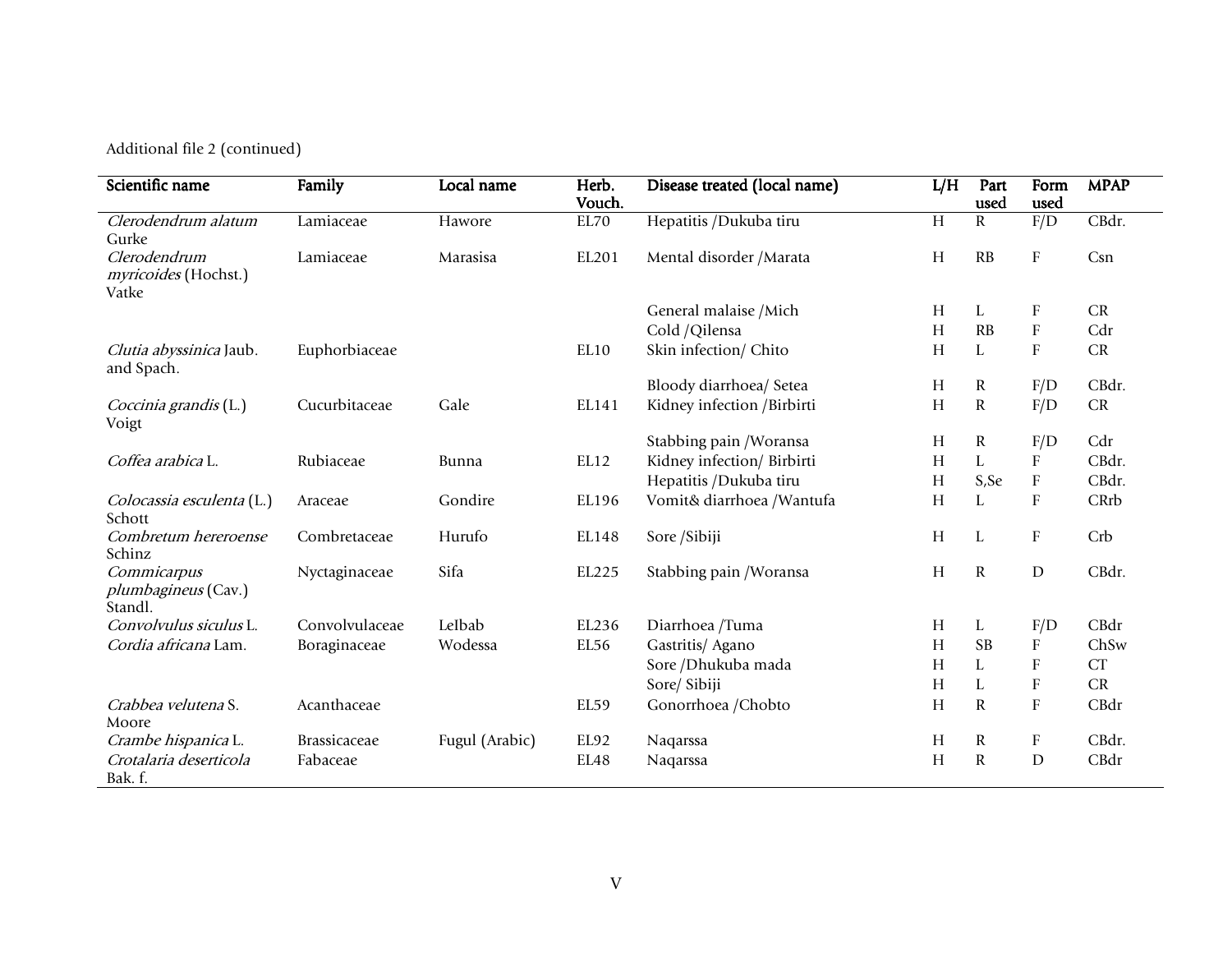| Scientific name                             | Family         | Local name | Herb.<br>Vouch. | Disease treated (local name)         | L/H | Part<br>used | Form<br>used | <b>MPAP</b>         |
|---------------------------------------------|----------------|------------|-----------------|--------------------------------------|-----|--------------|--------------|---------------------|
| Crotalaria spinosa Hochst.                  | Fabaceae       |            | EL161           | Epilepsy in cattle/ Furtu            | L   | L            | F            | Cdr                 |
| ex Benth.                                   |                |            |                 |                                      |     |              |              |                     |
| Croton dichogamus Pax                       | Euphorbiaceae  | Makuffa    | EL101           | Skin infection/Chito/Ikek            | H   | RB           | F/D          | CB                  |
|                                             |                |            |                 | Cold/ Qilensa                        | H   | $\mathbb{R}$ | D            | Csm                 |
|                                             |                |            |                 | Diarrhoea/Qirt bussa                 | L   | $\mathbb{R}$ | D            | Cdr                 |
| Croton macrostachyus Del.                   | Euphorbiaceae  | Bakanissa  | EL17            | Swelling of nose in mule / Chachabsa | L   | L            | F/D          | CR                  |
|                                             |                |            |                 | Epilepsy / Gagabdo                   | H   | <b>SB</b>    | F/D          | Cdr.                |
|                                             |                |            |                 | Epilepsy in cattle / Furtu           | L   | L            | F/D          | CO                  |
|                                             |                |            |                 | Hepatitis /Dukuba tiru               | H   | RB           | D            | $\operatorname{CE}$ |
|                                             |                |            |                 | Ascariasis / Maga                    | H   | <b>SBRB</b>  | F/D          | Cdr                 |
|                                             |                |            |                 | Epilepsy in cattle / Furtu           | L   | L            | F            | Cex                 |
|                                             |                |            |                 | Gonorrhoea /Sure                     | H   | $\mathbb{R}$ | D            | $\operatorname{CE}$ |
| Croton schimperianus<br>Muell. Arg.         | Euphorbiaceae  | Makafta    | EL219           | Evil spirit/ Jinni                   | H   | L            | F/D          | Csm                 |
|                                             |                |            |                 | Cold /Qilensa                        | H   | $\mathbb{R}$ | D            | Csm                 |
| Cryptostegia grandifolia<br>Roxb. ex R. Br. | Asclepiadaceae | Headache   | EL131           | Sore/ Sibiji                         | H   | L            | F/D          | Crb                 |
| Cucumis dipsaceus Ehrenb.<br>ex Spach       | Cucurbitaceae  | Kurera     | EL140           | Meningitis/ Dhukuba dhira            | H   | $\Gamma$     | F            | Cex                 |
|                                             |                |            |                 | Hemorrhoid/ Qormade                  | H   | F            | F            | Cex                 |
|                                             |                |            |                 | Rabies/ Dukuba serie                 | H   | F            | F            | Cex                 |
| Cucumis ficifolius A. Rich.                 | Cucurbitaceae  | Hanchote   | <b>EL68</b>     | Rabies /Dukuba serie                 | H   | $\mathbb{R}$ | F/D          | CPdr                |
|                                             |                |            |                 | Lung disease /Sombe                  | L   | RF           | F            | Cdr                 |
|                                             |                |            |                 | Gonorrhoea / Chobto                  | H   | RF           | F/D          | Cdr                 |
|                                             |                |            |                 | Jaundice / Alati                     | H   | $\mathbb{R}$ | F/D          | CBdr.               |
| Cucurbita pepo L.                           | Cucurbitaceae  | Buke       | EL96            | Epilepsy in cattle /Furtu            | L   | L            | F            | Cdr                 |
| Cussonia holstii Harms ex<br>Engl.          | Araliaceae     | Bubiftu    | EL99            | Headache and fever/ Qora             | H   | L            | F            | ${\cal CR}$         |
| Cynanchum abyssinicum<br>Decne.             | Asclepiadaceae | Muka Aro   | EL6             | Sore Dukuba / Aro                    | H   | L            | F/D          | Crb                 |
| Cynanchum clavidens N.E.<br>Br.             | Asclepiadaceae | Halala     | EL81            | Tenia versicolour/ Barley            | H   | L            | $\mathbf{F}$ | Crb                 |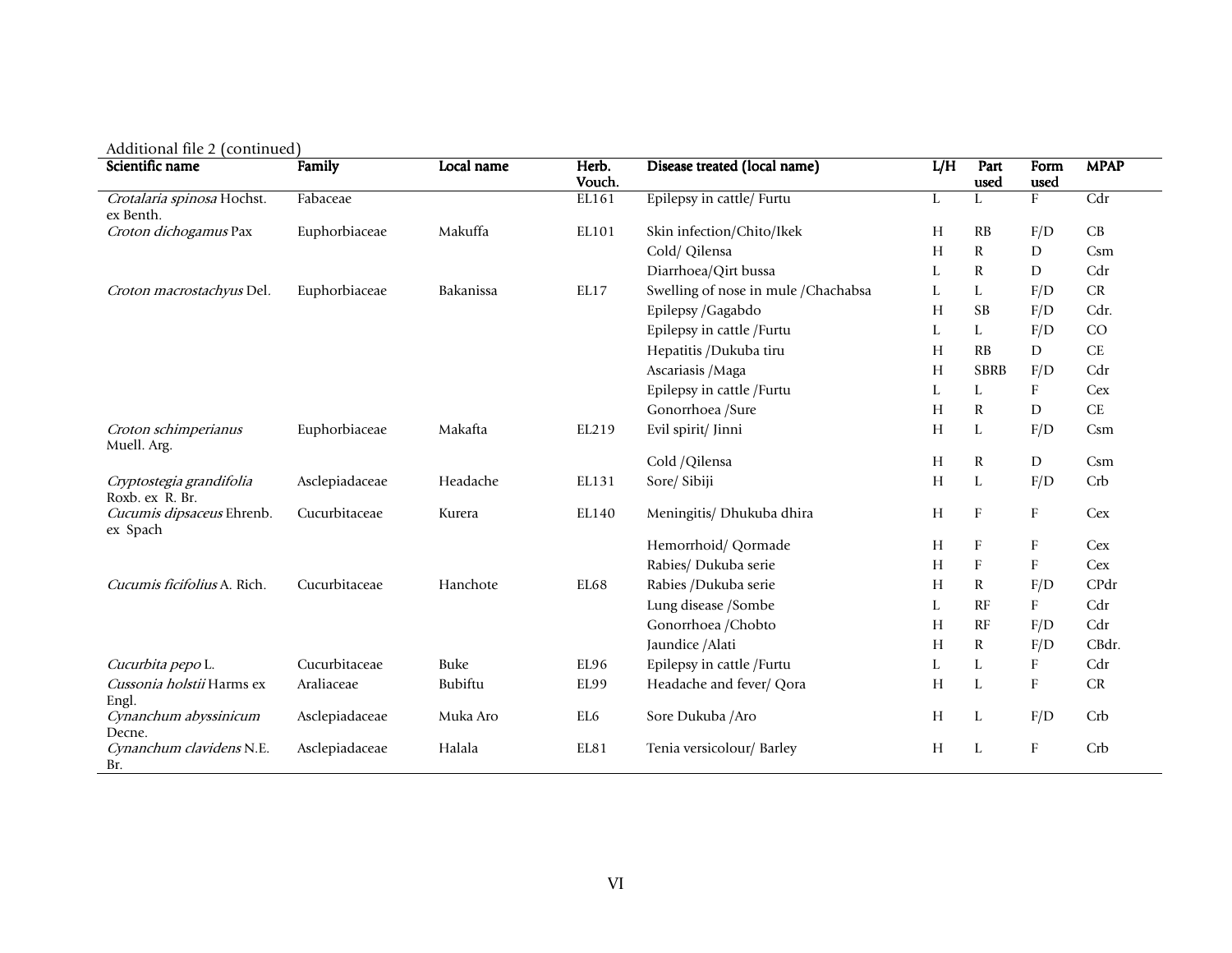Additional file 2 (continued)

| Scientific name                                                       | Family        | Local name | Herb.<br>Vouch.  | Disease treated (local name)                 | L/H | Part<br>used | Form<br>used              | <b>MPAP</b>      |
|-----------------------------------------------------------------------|---------------|------------|------------------|----------------------------------------------|-----|--------------|---------------------------|------------------|
| Cynoglossum<br>amplifolium Hochst. ex<br>DC.                          | Boraginaceae  | Karchaba   | EL75             | General malaise / Mich                       | H   | L            | $\rm F$                   | CR               |
| Cynoglossum coerulem<br>Hochst. DC.                                   | Boraginaceae  | Matare     | EL66             | General malaise/ Mich                        | H   | L            | F/D                       | ${\cal CR}$      |
|                                                                       |               |            |                  | Impotence /Dhirumalebi                       | H   | R            | D                         | Crd              |
|                                                                       |               |            |                  | Eye disease /Dukuba ija                      | Н   | L            | $\boldsymbol{\mathrm{F}}$ | Cex              |
| Cyphostemma<br>cyphopetalum (Fresen.)<br>Descoings ex Wild &<br>Drum. | Vitaceae      | Likime     | EL3              | Diarrhoea /Tuma                              | L   | $\mathbf R$  | ${\bf F}$                 | Cdr              |
|                                                                       |               |            |                  | Coughing only in Horse and Donkey<br>/Killis | L   | $\mathbb R$  | F/D                       | CR <sub>ex</sub> |
|                                                                       |               |            |                  | Inability to walk properly /Dereba           | L   | ${\bf R}$    | ${\bf F}$                 | Cdr              |
| Cyphostemma<br>dembianense (Chiov.)<br>Vollesen                       | Vitaceae      | Namignata  | EL177            | Sore / Naffa Goggoysa                        | H   | $\mathbf R$  | F/D                       | Cdr/P            |
| Datura stramonium L.                                                  | Solanaceae    | Bengi      | EL241            | Stabbing pain/ Qilensa                       | H   | RF           | D                         | CR               |
| Desmodium velutinum<br>(Willd.) DC.                                   | Fabaceae      | Hidda Diga | EL11             | Intestinal parasites / Gara muru             | Н   | $\mathbf R$  | $\boldsymbol{\mathrm{F}}$ | CBdr             |
| Dichrocephala<br><i>chrysanthemifolia</i> (Bl.)<br>DC.                | Asteraceae    | Gurbii     | EL88             | Gonorrhoea/ Chobto                           | H   | $\mathbf R$  | ${\bf F}$                 | Cdr              |
| Dioscorea quartiniana A.<br>Rich.                                     | Dioscoreaceae | Gishu      | EL108            | Vomit & diarrhoea / Wantufa                  | H   | R            | F/D                       | CT/Cdr           |
|                                                                       |               |            |                  | Kidney infection /Birbirti                   | L   | $\mathbf R$  | F/D                       | Cdr              |
|                                                                       |               |            |                  | Side pain/Woransa                            | H   | $\mathbf R$  | $\boldsymbol{\mathrm{F}}$ | CBdr.            |
| Dodonaea angustifolia L.                                              | Sapindaceae   | Kitkitta   | EL <sub>20</sub> | Hemorrhoids/ Qormade                         | H   | RB           | F/D                       | CBdr             |
| Dorstenia foetida<br>(Forssk.) Schweinf.                              | Moraceae      | Serbi      | EL138            | Skin infection /Beresa/                      | H   | $\mathbf R$  | ${\bf F}$                 | CRrb             |
| Dyschoriste multicaulis Lindau                                        | Acanthaceae   | Qorsa loo  | EL198            | Diarrhoea/Tuma                               | L   | L            | F/D                       | Cdr              |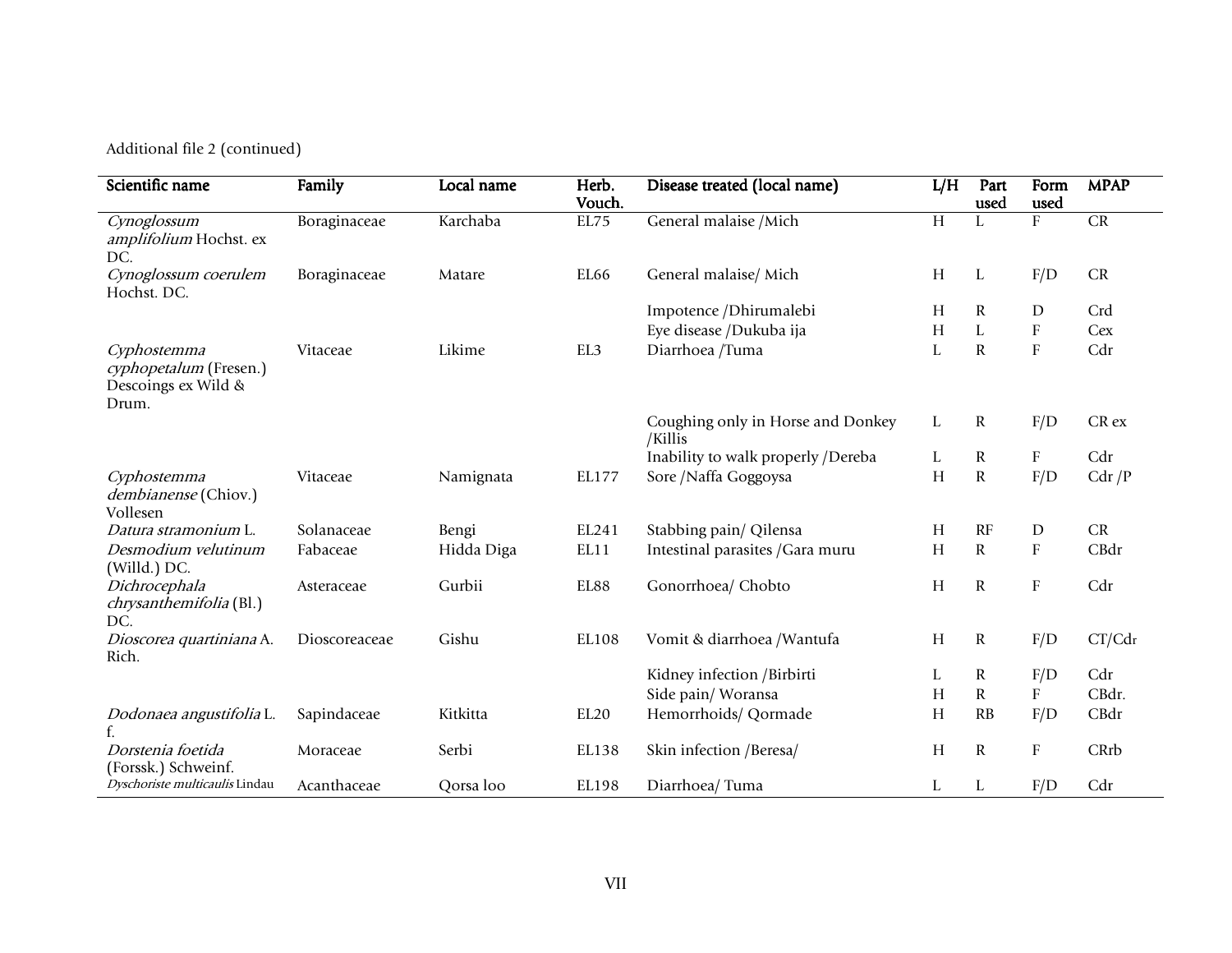Additional file 2 (continued)

| Scientific name                     | Family        | Local name      | Herb.           | Disease treated (local name)      | L/H | Part                           | Form<br>used | <b>MPAP</b> |
|-------------------------------------|---------------|-----------------|-----------------|-----------------------------------|-----|--------------------------------|--------------|-------------|
| Dyschoriste multicaulis             | Acanthaceae   | Qorsa loo       | Vouch.<br>EL198 | Diarrhoea /Tuma                   | L   | used<br>$\overline{\text{SB}}$ | F/D          | Cdr         |
| Lindau                              |               |                 |                 |                                   |     |                                |              |             |
| Echinops amplexicaulis              | Asteraceae    | Kore Hare       | EL21            | Hepatitis /Wansimbira             | H   | ${\bf R}$                      | F/D          | CBdr        |
| Oliv.                               |               |                 |                 |                                   |     |                                |              |             |
| Erianthemum dregei                  | Loranthaceae  | Derto           | EL41            | Evil spirit / Gini                | Н   | <b>SL</b>                      | F/D          | CB          |
| (Eckl and Zeyh.) V. Tiegh.          |               |                 |                 |                                   |     |                                |              |             |
|                                     |               |                 |                 | Naqarssa                          | L   | <b>SL</b>                      | F/D          | CT          |
|                                     |               |                 |                 | Epilepsy in cattle /Merto         | L   | <b>RSL</b>                     | F/D          | Cdr         |
|                                     |               |                 |                 | Sore /Sibiji                      | H   | L                              | ${\bf F}$    | CRrb        |
| Erythrina brucei                    | Fabaceae      | Wolena          | EL247           | Problem of after birth/ Ka hobati | H   | ${\bf R}$                      | ${\bf F}$    | CBdr.       |
| Schwinef.                           |               |                 |                 |                                   |     |                                |              |             |
| Erythrochlamys<br>spectabilis Gurke | Lamiaceae     | Qorsa adi michi | EL210           | General malaise/ Mich             | H   | L                              | ${\bf F}$    | CRrb        |
|                                     |               |                 |                 | Tenia versicolor/ Barley          | H   | L                              | F            | Crb         |
| Eucalyptus saligna Sm.              | Myrtaceae     | Bahir Zaf       | EL89            | Stabbing pain/ Qilensa/           | H   | $\mathbf L$                    | ${\bf F}$    | CB          |
| Euclea divinorum Hiern              | Ebenaceae     | Meiesa          | EL14            | Gonorrhoea / Chobto               | H   | $\mathbf R$                    | F/D          | CR          |
|                                     |               |                 |                 | Kidney infection /Birbirti        | H   | <b>SB</b>                      | ${\bf F}$    | CE          |
|                                     |               |                 |                 | Hepatitis/ Dukuba tiru            | H   | RB                             | $\mathbf D$  | <b>CE</b>   |
| Euphorbia dumalis S.                | Euphorbiaceae | Dargu adi       | EL35            | Liver case /Hadhoftu              | H   | ${\bf R}$                      | ${\bf F}$    | Cdr         |
| Carter                              |               |                 |                 |                                   |     |                                |              |             |
| Euphorbia heterophylla              | Euphorbiaceae | Ananole         | EL218           | Dandruff /Foroforii               | H   | S                              | ${\bf F}$    | Cex         |
| L.                                  |               |                 |                 |                                   |     |                                |              |             |
| Euphorbia lophiosperma              | Euphorbiaceae | Kelkelcha alati | EL231           | Evil eye/ Buda                    | H   | ${\bf R}$                      | F/D          | ${\cal CR}$ |
| S. Carter                           |               |                 |                 |                                   |     |                                |              |             |
| Euphorbia piscidermis M.            | Euphorbiaceae | Kolkol          | EL103           | Gonorrhoea / Chobto               | H   | <b>RS</b>                      | ${\bf F}$    | CBdr.       |
| Gilbert                             |               |                 |                 | Evil spirit / Ka falfala/         | H   | ${\mathsf S}$                  | F/D          | CBdr.       |
|                                     |               |                 |                 | Hemorrhoids /Qormade/             | Н   | S                              | ${\bf F}$    | ${\cal CR}$ |
|                                     |               |                 |                 | Leprosy /Jusana                   | Н   | ${\bf R}$                      | ${\bf F}$    | CE          |
|                                     | Euphorbiaceae | Robe            | EL36            | Gonorrhoea/ Chobto                | H   | ${\bf R}$                      | F/D          | CBdr.       |
| Euphorbia schimperiana<br>Scheele   |               |                 |                 |                                   |     |                                |              |             |
| Faurea speciosa Welw.               | Proteaceae    | Bobeya          | EL143           | Skin infection/Ikek/ Chito        | H   | RB                             | F/D          | Crb         |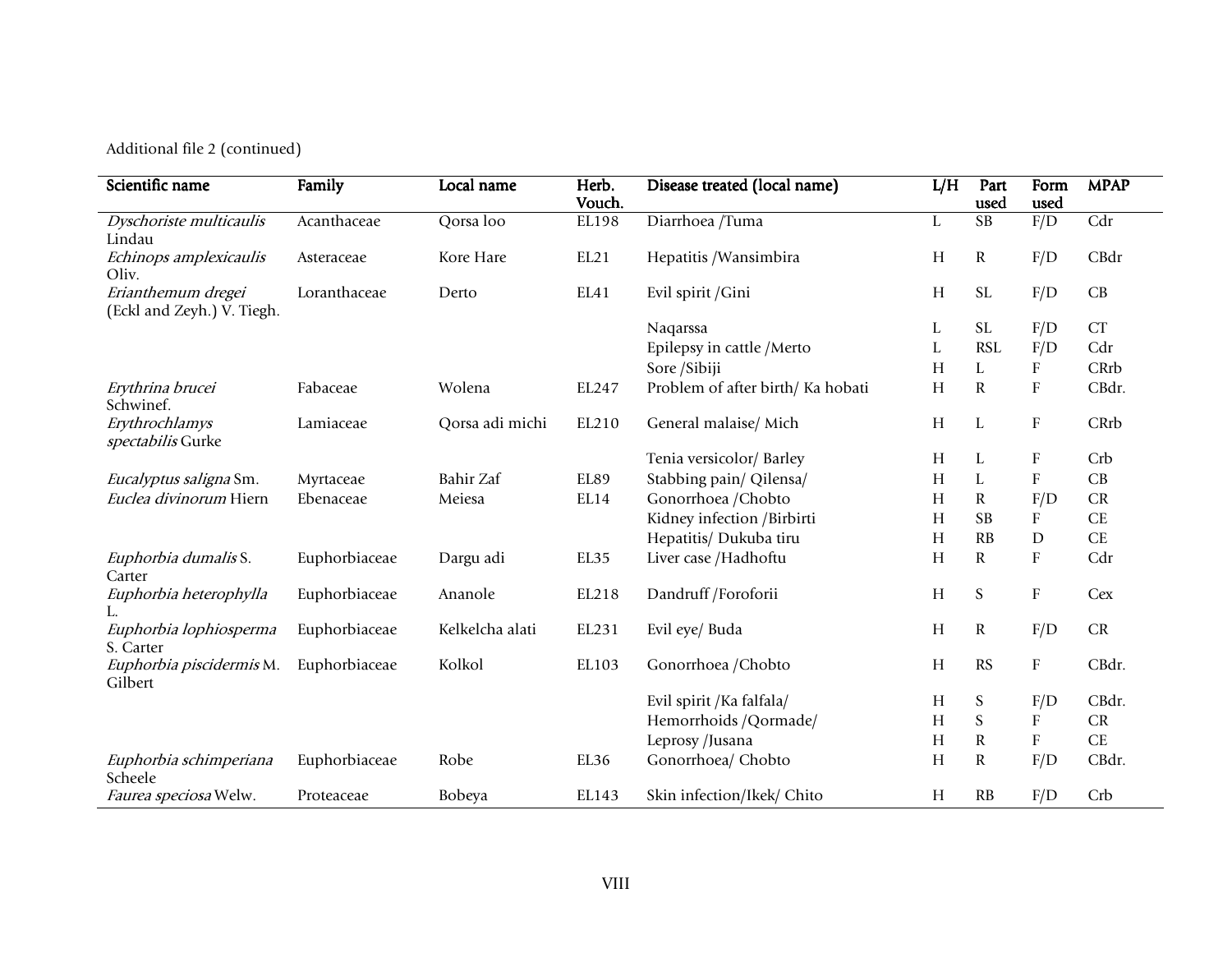| $A$ uunonal me $\,$ (communed)<br>Scientific name | Family         | Local name      | Herb.<br>Vouch. | Disease treated (local name)           | L/H | Part                 | Form             | <b>MPAP</b> |
|---------------------------------------------------|----------------|-----------------|-----------------|----------------------------------------|-----|----------------------|------------------|-------------|
| Garcinia livingstoneiT.                           | Clusiaceae     | Abuqurto        | EL27            | Hepatitis /Dukuba tiru                 | H   | used<br>$\mathbb{R}$ | used<br>F/D      | CBdr.       |
| Anders                                            |                |                 |                 |                                        |     |                      |                  |             |
|                                                   |                |                 |                 | Rabies /Dukuba serie                   | H   | $\mathbb{R}$         | F/D              | CPdr        |
|                                                   |                |                 |                 | Urinary tract problem /Dukuba Finchani | H   | $\mathbb{R}$         | F/D              | Cdr         |
| Gardenia ternifolia<br>Schumach. & Thonn.         | Rubiaceae      | Gambella        | EL248           | Headache /Bowo                         | H   | $\mathbf R$          | F/D              | Cdr         |
|                                                   |                |                 |                 | Pain of chest /Ka Qoma                 | H   | $\mathbb{R}$         | D                | CBdr.       |
| Gloriosa superba L.                               | Colchicaceae   |                 | EL235           | Epilepsy/ Gagabdo                      | H   | $\mathbb{R}$         | F/D              | CBdr        |
| Gnidia stenophylla Gilg                           | Thymaelaceae   | Harmala Tiqishu | EL7             | Inability to walk properly /Dereba     | L   | $\mathbf R$          | F/D              | Cdr         |
|                                                   |                |                 |                 | Cold /Qilensa                          | H   | $\mathbb{R}$         | F/D              | Cdr         |
|                                                   |                |                 |                 | Intestinal parasites / Gara muru       | H   | $\mathbb{R}$         | F/D              | CBdr.       |
|                                                   |                |                 |                 | Hemorrhoids /Qormade                   | H   | $\mathbb{R}$         | F/D              | Crb         |
|                                                   |                |                 |                 | Gonorrhoea/ Chobto                     | H   | $\mathbb{R}$         | F/D              | CBdr.       |
| Gomphocarpus fruticosus                           | Asclepiadaceae | Dibe galla      | EL133           | Sore Dhukuba/ mada                     | H   | L                    | F/D              | Crb         |
| $(L.)$ Ait. $F$                                   |                |                 |                 |                                        |     |                      |                  |             |
| Gomphocarpus integer<br>(N.E. Br.) Bullock        | Asclepiadaceae | Harmala         | EL222           | Gastritis / Agano                      | H   | RL                   | $\mathbf{F}$     | Cdr         |
|                                                   |                |                 |                 | Sore /Sibiji                           | H   | L                    | F/D              | CT          |
|                                                   |                |                 |                 | Gonorrhoea/ Chobto                     | H   | $\mathbb{R}$         | F/D              | CE          |
|                                                   |                |                 |                 | Hemorrhoids/ Qormade                   | H   | RL                   | F                | CR          |
|                                                   |                |                 |                 | Kidney /Birbirti                       | H   | $\mathbb{R}$         | F/D              | CBdr.       |
|                                                   |                |                 |                 | Gonorrhoea/ Chobto                     | H   | $\mathbf R$          | $\boldsymbol{F}$ | CE          |
| Gossypium arboreum L.                             | Malvaceae      | Gibir           | EL25            | Skin infection/Ikek/ Chito             | H   | L                    | $\mathbf{F}$     | Crb         |
| Grewia ferruginea Hochst.<br>ex A. Rich           | Tiliaceae      | Hinshilo        | EL217           | Constipation / Ka mara                 | H   | RL                   | F                | Cdr         |
|                                                   |                |                 |                 | Diarrhoea /Tuma                        | L   | <b>SB</b>            | F/D              | Cdr         |
| Harrisonia abyssinica Oliv.                       | Simaroubaceae  | Tebenai         | EL95            | Inability to walk properly /Dereba     | L   | RL                   | D                | Cdr         |
| Heteromorpha arborescens                          | Apiaceae       | Alhanka         | EL30            | Agressiveness in cows /Dhoitu          | L   | L                    | $\rm F$          | Cex         |
| (Spreng.) Cham. & Schltdl.                        |                |                 |                 |                                        |     |                      |                  |             |
| Hibiscus luduwigii Eckl. and<br>Zeyh.             | Malvaceae      | Bulanbula       | EL179           | Diarrhoea / Bassa                      | H   | $\mathbb{R}$         | F/D              | Cdr         |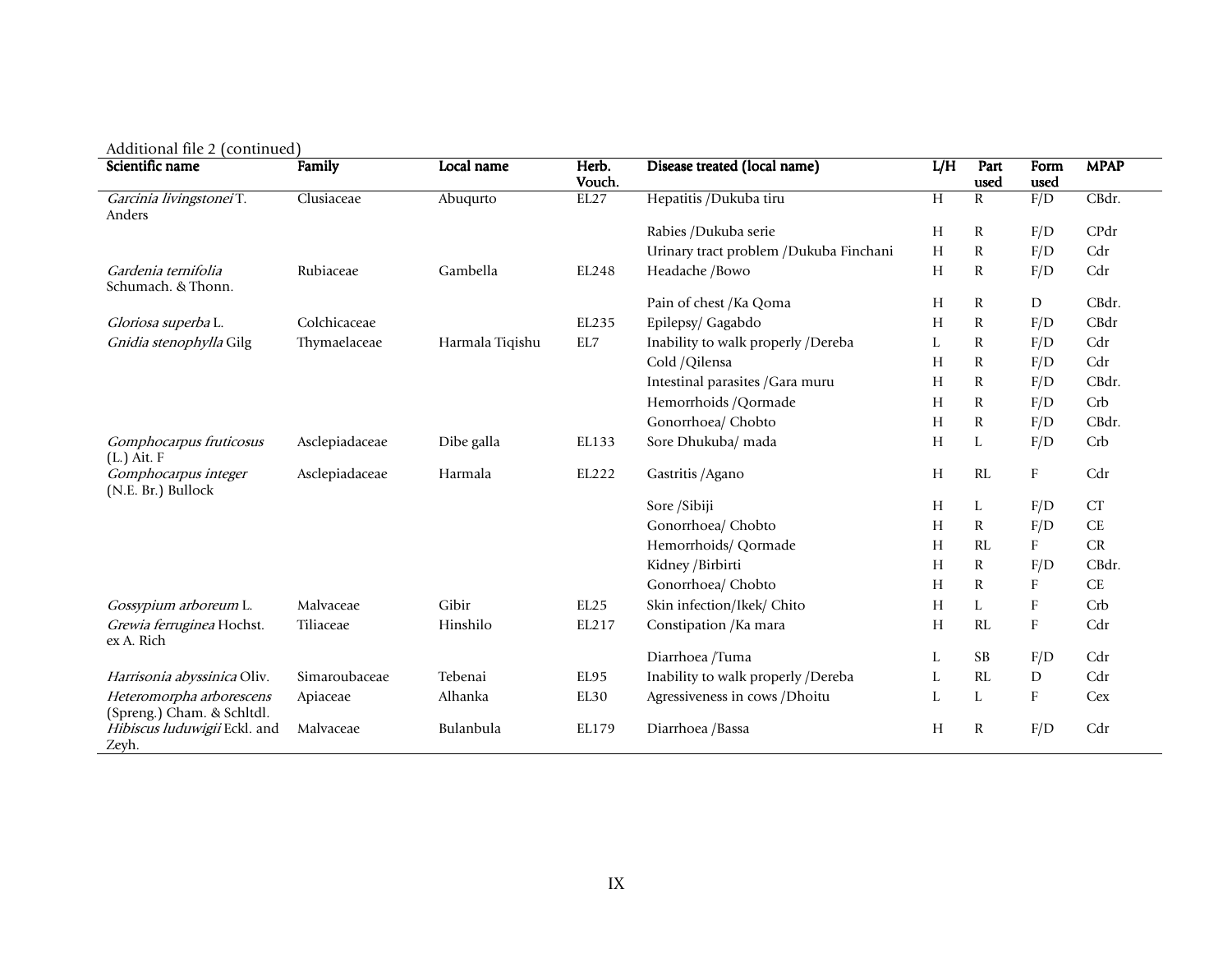Additional file 2 (continued)

| Scientific name                               | Family         | Local name   | Herb.<br>Vouch.  | Disease treated (local name)             | L/H | Part<br>used | Form<br>used              | <b>MPAP</b>      |
|-----------------------------------------------|----------------|--------------|------------------|------------------------------------------|-----|--------------|---------------------------|------------------|
| Hydnoria johannis Becc.                       | Hydnoraceae    | Thuqa        | EL78             | Swelling of facial part/Bofe             | L   | $\mathbf R$  | $\boldsymbol{\mathrm{F}}$ | $\overline{Cdr}$ |
| Indigofera amorphoides<br>Jaub. and Spach     | Fabaceae       | Gurbi adi    | EL162            | Lung disease /Sombe                      | H   | ${\bf R}$    | ${\bf F}$                 | CBdr             |
| Indigofera dauensis<br>Gillett                | Fabaceae       | Korsa Birti  | EL128            | Evil eye /Buda                           | H   | $\mathbb{R}$ | F/D                       | CT               |
| Indigofera spicata Forssk.                    | Fabaceae       | Gurbi        | EL166            | Tenia versicolor /Barley                 | H   | $\mathbb{R}$ | F/D                       | CR               |
|                                               |                |              |                  | Diarrhoea/ Bassa                         | H   | ${\bf R}$    | ${\bf F}$                 | CBdr.            |
|                                               |                |              |                  | Constipation / Mara                      | H   | <b>SB</b>    | ${\bf F}$                 | Cdr              |
|                                               |                |              |                  | Abnormal menstruation / Dhukuba<br>dhiga | H   | $\mathbf R$  | F/D                       | CBdr.            |
| Inula decipiens E. A.<br><b>Bruce</b>         | Asteraceae     | Tamboborofa  | EL135            | Sore/ Sibiji                             | H   | ${\bf R}$    | ${\rm F}$                 | Crb              |
| Inula paniculata (Klatt)<br><b>Burtt-Davy</b> | Asteraceae     | Kora         | EL51             | Urinary tract problem / Finchani         | H   | ${\bf R}$    | F/D                       | Cdr              |
| Jasminum schimperi<br>Vatke                   | Oleaceae       | Ilu          | EL1              | Evil spirit/ Gini                        | H   | ${\bf R}$    | $\mathbf D$               | CR               |
| Jatropha curcas L.                            | Euphorbiaceae  | Abatal buluk | EL34             | Headache/ Bowo                           | H   | Se           | $\boldsymbol{\mathrm{F}}$ | CR               |
| Justicia diclipteroides<br>Lindau             | Acanthaceae    |              | EL <sub>60</sub> | Sore /Dhukuba mada                       | H   | $\mathbf L$  | D                         | CR               |
| Justicia odora (Forssk.)<br>Lam.              | Acanthaceae    | Loketo       | EL237            | Depresssion/ Gafla                       | H   | ${\bf R}$    | F/D                       | CBdr.            |
| Kalanchoe laciniata (L.)<br>DC.               | Crassulaceae   | Kontukature  | EL139            | Tenia versicolor /Barley                 | H   | L            | ${\rm F}$                 | ${\cal CR}$      |
|                                               |                |              |                  | Eye disease/ Dukuba ija                  | Н   | L            | F/D                       | Cex              |
| Kalanchoe petitiana A.<br>Rich.               | Crassulaceae   | Hanchura     | EL94             | Intestinal parasites / Gara muru         | H   | ${\bf R}$    | D                         | Cdr              |
| Kanahia carlsbergiana<br>Field et al.         | Asclepiadaceae | Kertassa     | EL82             | Sore /Sibiji                             | H   | L            | $\mathbf D$               | Cpa              |
| Kleinia abyssinica (A.<br>Rich) A. Berger     | Asteraceae     | Burka        | EL84             | Vomit& diarrhoea /Wantufa                | H   | ${\bf R}$    | F/D                       | CBdr.            |
| Kleinia squarrosa Cufod.                      | Asteraceae     | Luqo         | EL229            | Cold /Kebena                             | H   | R            | $\mathbf D$               | Cb               |
| Lagenaria siceraria (Molina)<br>Standl.       | Cucurbitaceae  | Buke         | EL28             | Evil spirit /JinniGini                   | H   | ${\bf F}$    | F                         | CT               |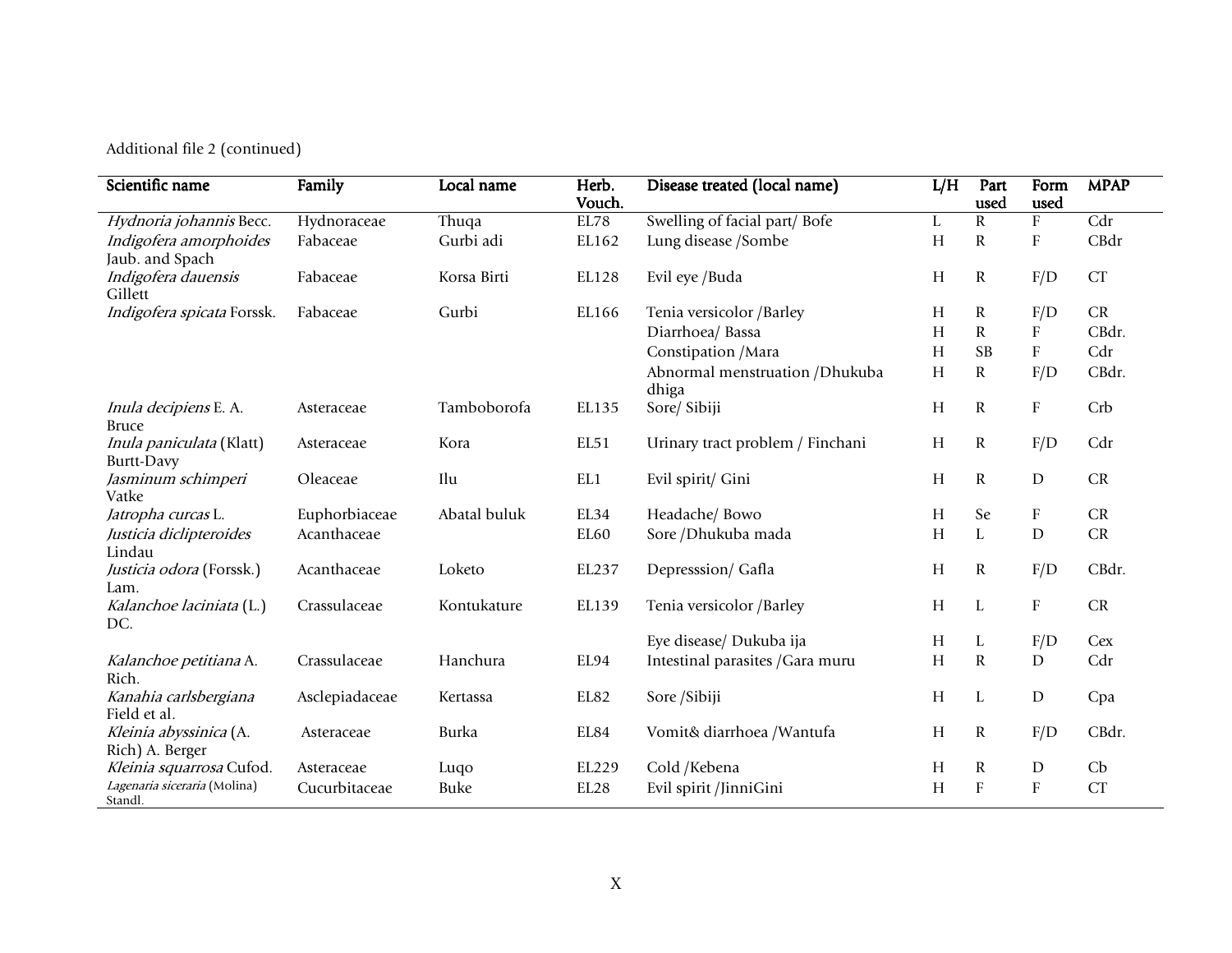Additional file 2 (continued)

| Scientific name                        | Family        | Local name   | Herb.  | Disease treated (local name)   | L/H            | Part         | Form                      | <b>MPAP</b> |
|----------------------------------------|---------------|--------------|--------|--------------------------------|----------------|--------------|---------------------------|-------------|
|                                        |               |              | Vouch. |                                |                | used         | used                      |             |
| Laggera crispata (Vahl)                | Asteraceae    | Dedeho       | EL134  | Abnormal menstruation/.Dhukuba | $\overline{H}$ |              | ${\bf F}$                 | CT          |
| Hepper and Wood                        |               |              |        | dhiga                          |                |              |                           |             |
| Lannea schimperi (A.                   | Anacardiaceae | Enxxilif     | EL13   | Skin infection / Chito         | H              | L            | D                         | Crb         |
| Rich.) Engl.                           |               |              |        |                                |                |              |                           |             |
| Lantana camara L.                      | Verbenaceae   |              | EL200  | Skin infection/Chito/Ikek      | H              | L            | F                         | CRrb        |
|                                        |               |              |        | Gonorrhoea /Sure               | H              | $\mathbf R$  | F/D                       | CBdr.       |
|                                        |               |              |        | Evil eye /Buda                 | L              | $\mathbf R$  | F                         | Cdr/Cp      |
| Lantana trifolia L.                    | Verbenaceae   | Medandubra   | EL64   | Sore /Mada                     | Н              | $\mathbb R$  | D                         | CP          |
|                                        |               |              |        | General malaise / Mich         | H              | L            | ${\bf F}$                 | ${\cal CR}$ |
|                                        |               |              |        | Gonorrhoea/ Sure               | Н              | $\mathbb{R}$ | F/D                       | CBdr.       |
|                                        |               |              |        | Evil eye /Buda                 | L              | $\mathbf R$  | $\boldsymbol{\mathrm{F}}$ | Cdr/Cp      |
| Lantana viburnoides                    | Verbenaceae   | Medandubra   | EL67   | Jaundice/ Shinbira             | Н              | $\mathbf R$  | $\mathbf D$               | CR          |
| (Forssk.) Vahl                         |               |              |        |                                |                |              |                           |             |
|                                        |               |              |        | Evil eye/ Buda                 | Н              | RL           | F/D                       | CBdr.       |
| Launea intybacea (Jacq.)<br>Beauv.     | Asteraceae    | Lalessa      | EL52   | Impotence/ Dhirumalebi         | Н              | ${\bf R}$    | F/D                       | CBdr.       |
| Lepidotrichillia volkensii             | Meliaceae     | Sakero       | EL249  | Kidney /Birbirti               | H              | Se           | $\boldsymbol{\mathrm{F}}$ | Cex         |
| (Gurke) Ler.                           |               |              |        |                                |                |              |                           |             |
| Lippia javanica (Burm. f.)<br>Spreng.  | Verbenaceae   | Sukahi       | EL65   | Diarrhoea /Albati              | H              | L            | $\boldsymbol{\mathrm{F}}$ | Cdr         |
|                                        |               |              |        | Jaundice / Alati               | Н              | RL           | D                         | CR          |
|                                        |               |              |        | Kidney disorder / Kulalit      | Н              | L            | D                         | Cdr         |
|                                        |               |              |        | Evil eye /Buda/                | Н              | RL           | $\mathbf D$               | Cdr         |
| Maesa lanceolata Forssk.               | Myrsinaceae   | Dhunda/Abeyi | EL42   | Skin infection/Chito/Ikek      | L              | Se           | $\mathbf D$               | CPa         |
| Maytenus arbutifolia (A.               | Celasteraceae | Kombolcha    | EL47   | Wound/Madda/Dhita              | L              | L            | ${\rm F}$                 | <b>CT</b>   |
| Rich.) Wilczek                         |               |              |        |                                |                |              |                           |             |
| Maytenus senegalensis                  | Celasteraceae | Kombolcha    | EL45   | Evil eye /Buda/                | Н              | L            | $\boldsymbol{\mathrm{F}}$ | Csm         |
| (Lam.) Exell                           |               |              |        |                                |                |              |                           |             |
| Melia azedarach L.                     | Meliaceae     | Lucimia      | EL91   | Ascariasis / Maga              | H              | L            | $\mathbf D$               | Cdr         |
| Microglossa pyrifolia<br>(Lam.) Kuntze | Asteraceae    | Halalchu     | EL144  | Tenia versicolor /Barley       | H              | L            | ${\bf F}$                 | Crb         |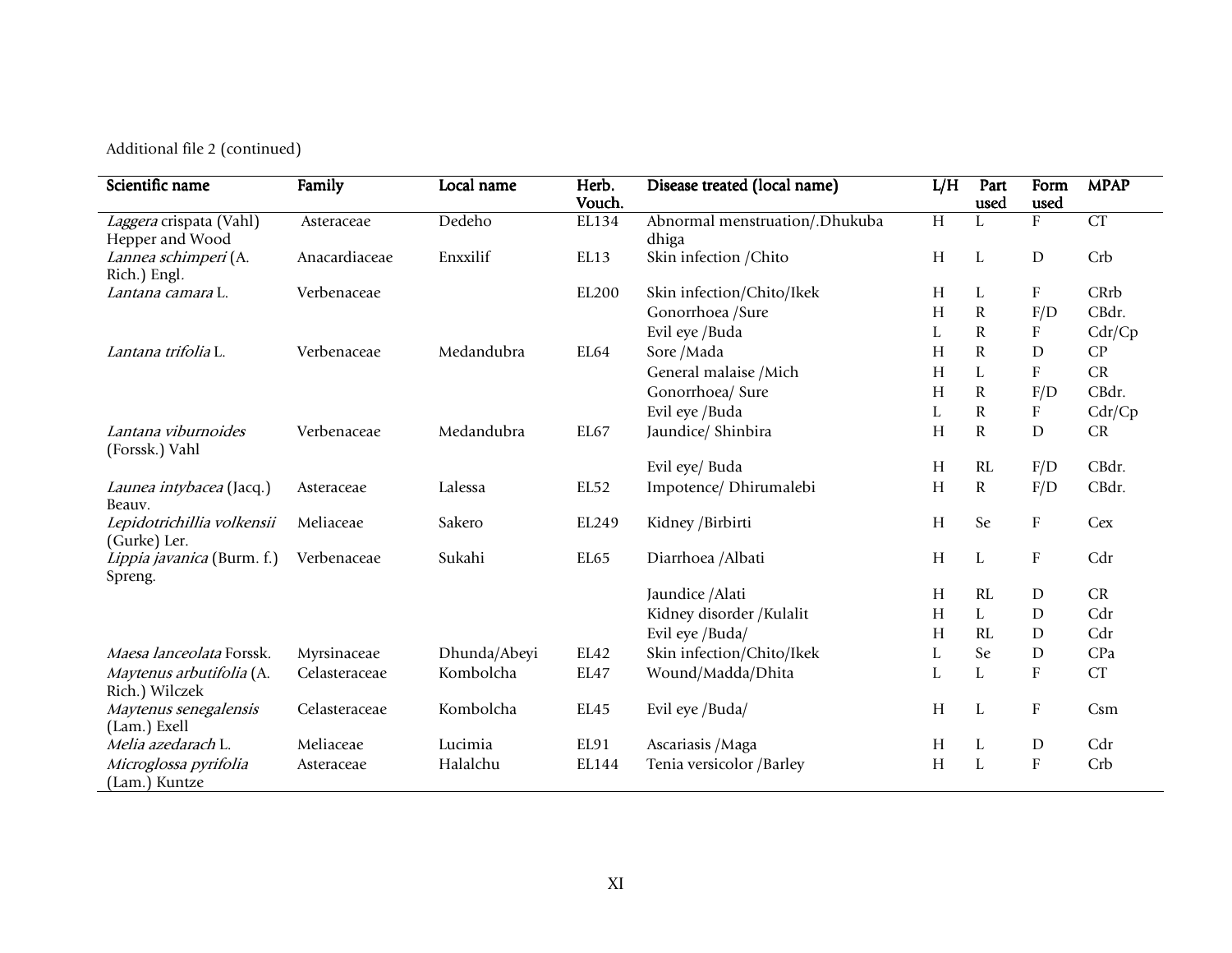Additional file 2 (continued)

| Scientific name                                          | Family        | Local name   | Herb.<br>Vouch. | Disease treated (local name)     | L/H | Part<br>used    | Form<br>used              | <b>MPAP</b> |
|----------------------------------------------------------|---------------|--------------|-----------------|----------------------------------|-----|-----------------|---------------------------|-------------|
| Mimusops kummel A.                                       | Sapotaceae    | Qolati       | EL151           | Sterility in females / Mehaninet | H   | $\overline{SB}$ | F                         | Cdr.        |
| DC.                                                      |               |              |                 |                                  |     |                 |                           |             |
|                                                          |               |              |                 | Womb disorder /Hormata berra     | H   | <b>RS</b>       | D                         | Cdr.        |
| Myrsine africana L.                                      | Myrsinaceae   | Kechemsa     | EL49            | Skin infection / Chito           | H   | L               | $\boldsymbol{\mathrm{F}}$ | CRrb        |
| Nicotiana tabacum L.                                     | Solanaceae    | Tambo        | EL246           | Epilepsy / Gagabdo               | H   | $\mathbf R$     | $\mathbf D$               | Cdr.        |
|                                                          |               |              |                 | Epilepsy in cattle/ Furtu        | L   | L               | ${\bf F}$                 | Cdr         |
| Ocimum gratissimum L.                                    | Lamiaceae     | Dama Kessie  | EL71            | General malaise / Mich           | H   | $\mathbf L$     | ${\bf F}$                 | Cdr.        |
| Ocimum gratissimum L.                                    | Lamiaceae     | Dama Kessie  | EL72            | Eye disease/ Dukuba ija          | H   | L               | $\boldsymbol{\mathrm{F}}$ | Cex         |
| Ocimum spicatum Defl.                                    | Lamiaceae     | Gurbi hare   | EL214           | Tenia versicolor/ Barley         | H   | L               | F                         | CRrb        |
| Ocimum urticifolium<br>Roth                              | Lamiaceae     | Korsa michi  | EL69            | General malaise/ Mich            | H   | L               | F/D                       | ${\cal CR}$ |
| Olea europaea L. subsp.<br>Cuspidata (Wall. ex<br>G.Don) | Oleaceae      | Ejersa       | EL19            | Leprosy /Jusana                  | H   | RS              | $\mathbf{F}$              | Distilation |
|                                                          |               |              |                 | Mental disorder / Merata         | H   | L               | F/D                       | CBdr.       |
|                                                          |               |              |                 | Urinary tract problem/ Finchani  | H   | L               | F                         | Cdr         |
|                                                          |               |              |                 | Stabbing pain/Woransa            | H   | L               | F/D                       | CBdr.       |
| Olinia rochetiana A. Juss.                               | Oliniaceae    | Guna         | EL102           | Stabbing pain / Woransa          | H   | L               | F/D                       | CBdr.       |
| Ormocarpum<br>trichocarpum (Taub.)<br>Engl.              | Fabaceae      | <b>Bute</b>  | EL125           | Swelling of legs / Kurkassa      | L   | ${\bf R}$       | F/D                       | Cdr         |
| Osyridocarpus<br>schimperanus (A. Rich.)<br>A. DC.       | Santalaceae   | Muca guracha | EL122           | Jaundice / Alati                 | H   | L               | $\rm F$                   | Cdr         |
| Osyris quadripartita                                     | Santalaceae   | Wato         | EL211           | Pus from an ear /Dhukba guraa    | H   | RB              | ${\rm D}$                 | ${\cal CR}$ |
| Decn.                                                    |               |              |                 |                                  |     |                 |                           |             |
| Ozoroa insignis Del.                                     | Anacardiaceae | Dheri        | EL180           | Gonorrhoea /Chobto               | H   | L               | F/D                       | CBdr.       |
| Pentanopsis fragrans                                     | Rubiaceae     | Kurso        | EL216           | Snakebite /Buti                  | H   | RL              | F                         | CRrb        |
| Rendle                                                   |               |              |                 |                                  |     |                 |                           |             |
|                                                          |               |              |                 | Gastritis / Agano                | H   | L               | F/D                       | CBdr        |
| Pentas lanceolata<br>(Forssk.) Defl.                     | Rubiaceae     | Dhumuga      | EL213           | Stabbing pain/Woransa/           | H   | L               | F/D                       | CBdr.       |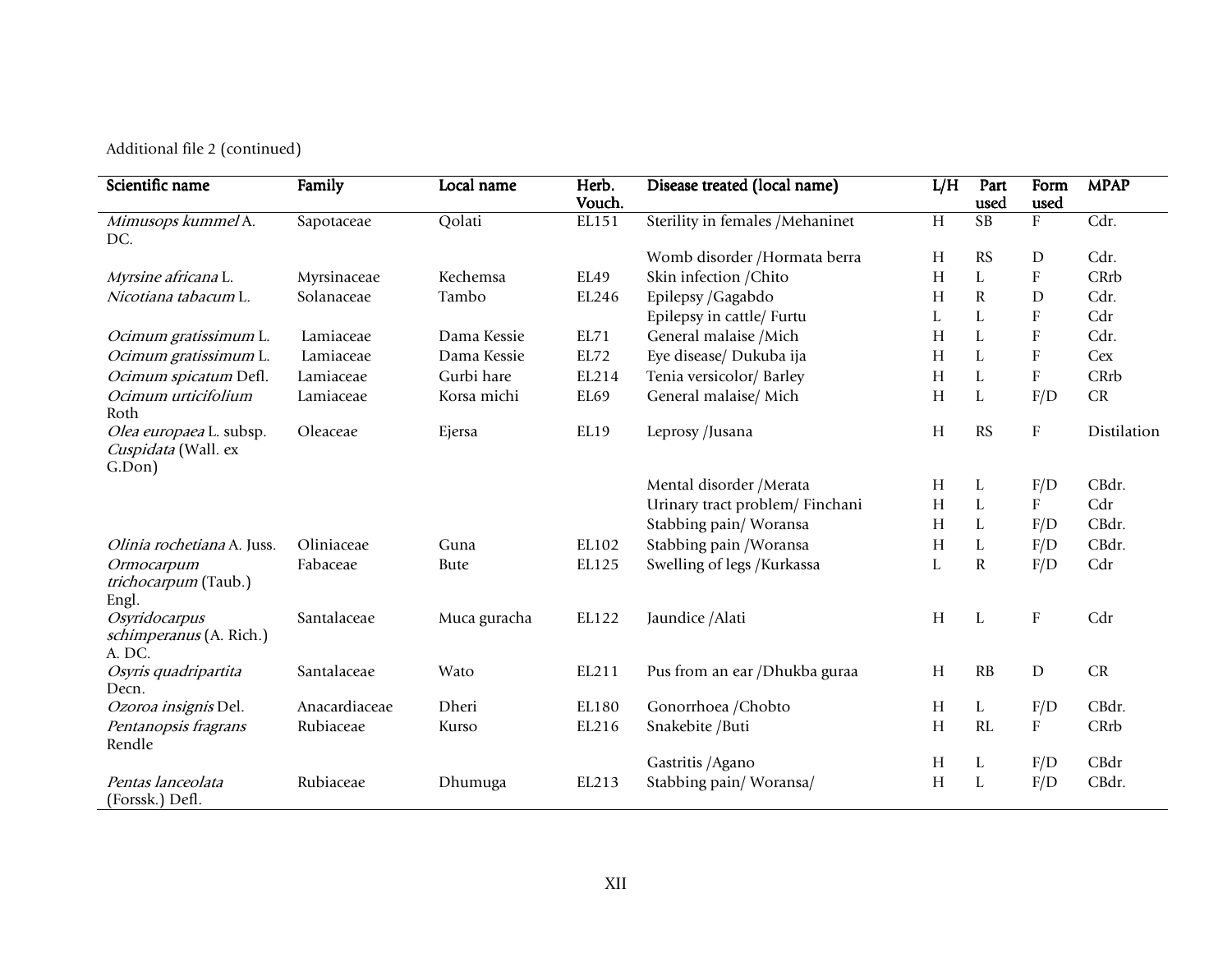Additional file 2 (continued)

| Scientific name                    | Family         | Local name | Herb.  | Disease treated (local name)   | L/H       | Part                   | Form                      | <b>MPAP</b> |
|------------------------------------|----------------|------------|--------|--------------------------------|-----------|------------------------|---------------------------|-------------|
|                                    |                |            | Vouch. |                                |           | used                   | used                      |             |
| Periploca linearifolia             | Asclepiadaceae | Sarkutal   | EL83   | Sore / Boffa                   | L         | $\overline{\text{SL}}$ | F/D                       | CT          |
| Quart. - Dill. & A. Rich.          |                |            |        |                                |           |                        |                           |             |
| Phyllanthus sepialis               | Euphorbiaceae  | Sumalfer   | EL2    | Tooth ache / Dhukuba Hilkani   | Н         | $\mathbf R$            | $\boldsymbol{\mathrm{F}}$ | CRch        |
| Muell. Arg.                        |                | Handode    |        | Gonorrhoea/ Chobto             | H         | $\mathbf R$            | F/D                       | CBdr.       |
| Phytolacca dodecandra<br>L'.Herit. | Phytolacaceae  |            | EL243  |                                |           |                        |                           |             |
| Pittosporum viridiflorum           |                | Ara        | EL212  | Stabbing pain/Woransa          | Н         | <b>SB</b>              | F/D                       | Cdr.        |
| Sims                               | Pittosporaceae |            |        |                                |           |                        |                           |             |
| Plumbago zeylanica L.              | Plumbaginaceae | Digagi     | EL58   | Kidney / Birbirti              | Н         | $\mathbf R$            | ${\bf F}$                 | CBdr.       |
| Podocarpus falcatus                | Podocarpaceae  | Birbirsa   | EL197  | Naqarssa                       | H         | <b>Rr</b>              | $\mathbf D$               | CP          |
| (Thunb.) Mirb.                     |                |            |        |                                |           |                        |                           |             |
|                                    |                |            |        | Womb disorder/Lo'o             | Н         | $\mathbf R$            | $\mathbf D$               | CBdr.       |
| Portulaca oleracea L.              | Portulacaceae  | Doma       | EL123  | Nakarssa                       | Н         | $\mathbf R$            | $\boldsymbol{\mathrm{F}}$ | CBdr.       |
| Premna schimperi Engl.             | Lamiaceae      | Urgessa    | EL202  | Fire accident/ Ibida Nama Gubi | H         | L                      | $\boldsymbol{\mathrm{F}}$ | CPa         |
| Prunus perisca (L.)                | Rosaceae       | Kok        | EL32   | Constipation and fever/Oogera  | H         | L                      | F/D                       | Cdr         |
| <b>Batsch</b>                      |                |            |        |                                |           |                        |                           |             |
| Psidium guagava L.                 | Myrtaceae      | Zeyituna   | EL38   | Hepatitis /Wansimbira          | Н         | Se                     | $\mathbf D$               | CBdr        |
| Psychotria kirkii Hiern            | Rubiaceae      | Muka bofa  | EL168  | Snake bite / Bofa              | H         | RL                     | $\mathbf D$               | Cdr         |
| Psychotria orophila Petit          | Rubiaceae      | Ulaga      | EL15   | General malaise / Mich         | H         | L                      | $\boldsymbol{\mathrm{F}}$ | CRrb        |
|                                    |                |            |        | Jaundice / Alati               | Н         | RL                     | F/D                       | Cdr         |
|                                    |                |            |        | Eye disease /Dukuba ija        | Н         | L                      | $\boldsymbol{\mathrm{F}}$ | Cex         |
| Psydrax schimperiana (A.           | Rubiaceae      | Gallo      | EL165  | TB /Sombe                      | H         | R                      | F/D                       | CBdr.       |
| Rich.) Bridson                     |                |            |        |                                |           |                        |                           |             |
| Pterocephalus frutescesns          | Dipsacaceae    |            | EL116  | General malaise/ Mich          | $H_{\rm}$ | L                      | $\boldsymbol{\mathrm{F}}$ | CR          |
| Hochst. ex A. Rich.                |                |            |        |                                |           |                        |                           |             |
| Pterolobium stellatum              | Fabaceae       | Kejima     | EL46   | Sore/ Sibiji                   | H         | L                      | $\boldsymbol{\mathrm{F}}$ | Cdr         |
| (Forssk.) Brenan                   |                |            |        |                                |           |                        |                           |             |
|                                    |                |            |        | Stabbing pain / Woransa        | H         | R                      | F/D                       | CBdr.       |
| Pyrenacantha malvifolia            | Icacinaceae    | Buri       | EL106  | Snakebite / Buti               | H         | R                      | F/D                       | CT          |
| Engl.                              |                |            |        |                                |           |                        |                           |             |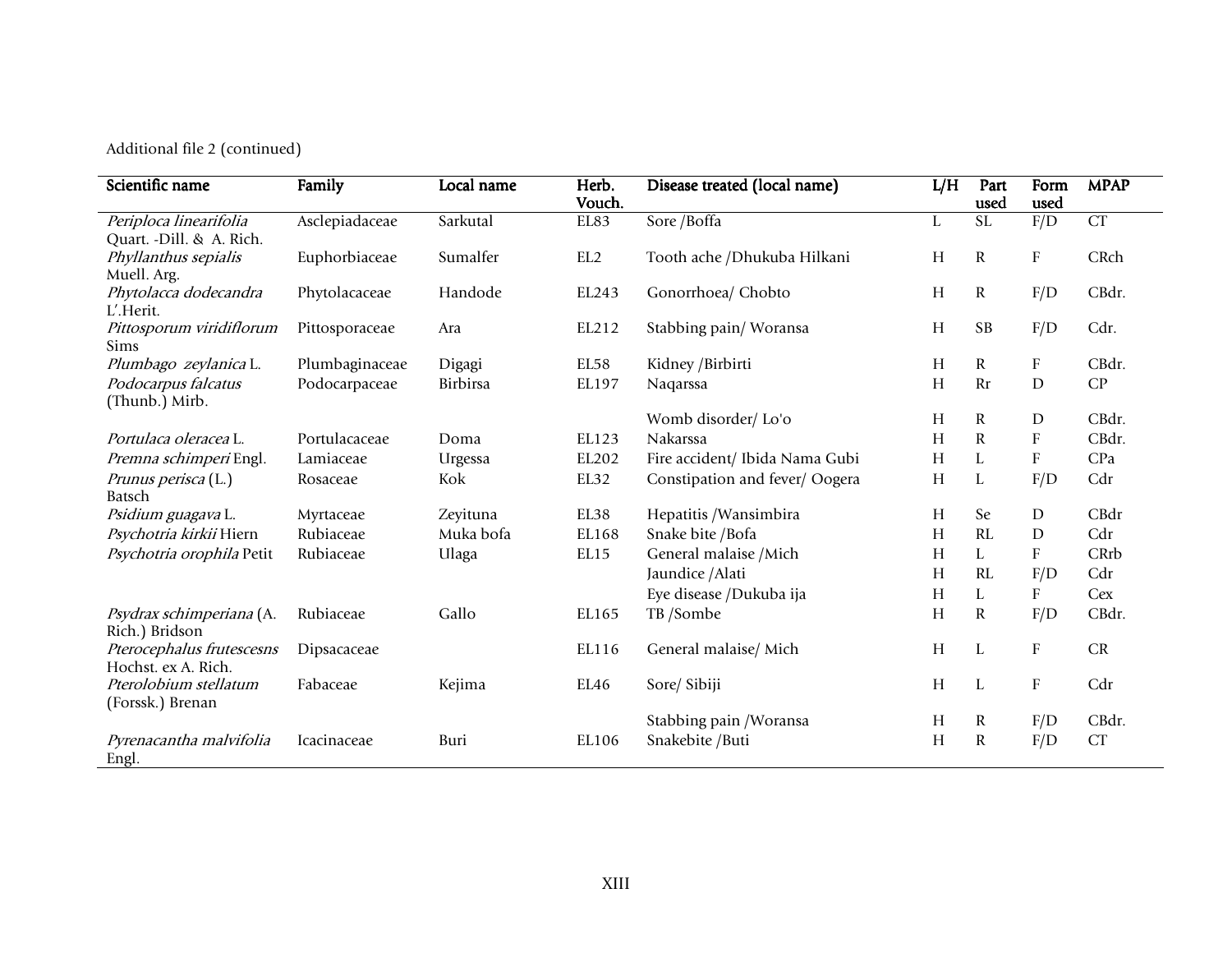| Additional file 2 (continued)                     |                |              |                 |                                          |     |                           |                           |                    |
|---------------------------------------------------|----------------|--------------|-----------------|------------------------------------------|-----|---------------------------|---------------------------|--------------------|
| Scientific name                                   | Family         | Local name   | Herb.<br>Vouch. | Disease treated (local name)             | L/H | Part<br>used              | Form<br>used              | <b>MPAP</b>        |
| Rhoicissus tridentata (L.<br>f.) Wild. & Drummond | Vitaceae       |              | EL178           | Abnormal menstruation/.Dhukuba<br>dhiga  | H   | RS                        | $\mathbf{F}$              | CBdr.              |
| Rhus natalensis Krauss                            | Anacardiaceae  |              | EL120           | Abnormal menstruation/.Dhukuba<br>dhiga  | H   | RB                        | ${\rm D}$                 | Cdr                |
| Rhynchosia densiflora<br>(Roth) DC.               | Fabaceae       |              | EL54            | Vomit and Diarrhoea<br>/Gudiftu/Wanejole | H   | $\mathbf R$               | ${\bf F}$                 | ${\cal CR}$        |
| Rhynchosia elegans A.<br>Rich.                    | Fabaceae       | Shabee       | EL164           | Jaundice /Alati/                         | H   | $\mathbf R$               | F/D                       | Cdr                |
| Rhyncosia ferruginea A.<br>Rich.                  | Fabaceae       |              | EL55            | Evil eye/ Buda                           | L   | RL                        | ${\bf F}$                 | Cdr                |
| Ricinus communis L.                               | Euphorbiaceae  |              | EL33            | Gonorrhoea / Chobto                      | H   | R                         | F                         | Cex                |
| Rubia cordifolia L.                               | Rubiaceae      | Lalessa      | EL53            | Impotence/ Dhirumalebi                   | H   | $\mathbf R$               | D                         | Cdr                |
|                                                   |                |              |                 | Pus from an ear/ Dhukba guraa            | H   | $\boldsymbol{\mathrm{F}}$ | $\boldsymbol{\mathrm{F}}$ | Cex                |
|                                                   |                |              |                 | Gonorrhoea/ Chobto                       | H   | $\mathbf R$               | F/D                       | CBdr.              |
|                                                   |                |              |                 | General malaise/ Mich                    | H   | L                         | $\boldsymbol{\mathrm{F}}$ | Cdr                |
| Rubus steudneri<br>Schweinf.                      | Rosaceae       | Goora        | EL242           | Headache/ Bowo                           | H   | S                         | ${\bf F}$                 | Cex                |
|                                                   |                |              |                 | Gonorrhoea / Chobto                      | H   | L                         | F/D                       | CBdr.              |
| Rumex nepalensis<br>Spreng.                       | Polygonaceae   | Shabee       | EL24            | Diarrhoea/ Bassa                         | H   | $\mathbf R$               | $\boldsymbol{\mathrm{F}}$ | ${\cal CR}$        |
|                                                   |                |              |                 | Naqarssa                                 | H   | $\mathbf R$               | ${\rm D}$                 | Cdr                |
| Ruta chalepensis L.                               | Rutaceae       | Siliti       | EL37            | Common cold / Qufa                       | H   | $\mathbf{L}$              | F/D                       | CBdr               |
| Sansevieria ehrenbergii<br>Schweinf. ex Bak.      | Dracenaceae    | Muka koricha | EL238           | Swelling/Ebach/Gofla                     | H   | RB                        | F/D                       | ${\cal C}{\cal T}$ |
| Satureja abyssinica<br>(Benth.) Briq.             | Lamiaceae      | Korsa qufa   | EL61            | Common cold/ Qufa                        | H   | L                         | F                         | CBdr.              |
| Sclerocarya birrea (A.<br>Rich.) Hochst.          | Anacardiaceae  | Udha         | EL184           | Kidney/ Birbirti                         | H   | <b>SB</b>                 | F/D                       | CBdr               |
| Secamone parvifolia<br>(Oliv.) Bullock            | Asclepiadaceae | Kiki         | EL228           | Nagarssa                                 | L   | L                         | $\boldsymbol{\mathrm{F}}$ | CT                 |
| Senna occidentalis (L.)<br>Link                   | Fabaceae       | Hawacho      | EL44            | Loss of appetite /Albti kutu             | H   | <b>SB</b>                 | ${\rm D}$                 | Cdr                |
|                                                   |                |              |                 | Gonorrhoea / Chobto                      | H   | RB                        | F/D                       | CBdr.              |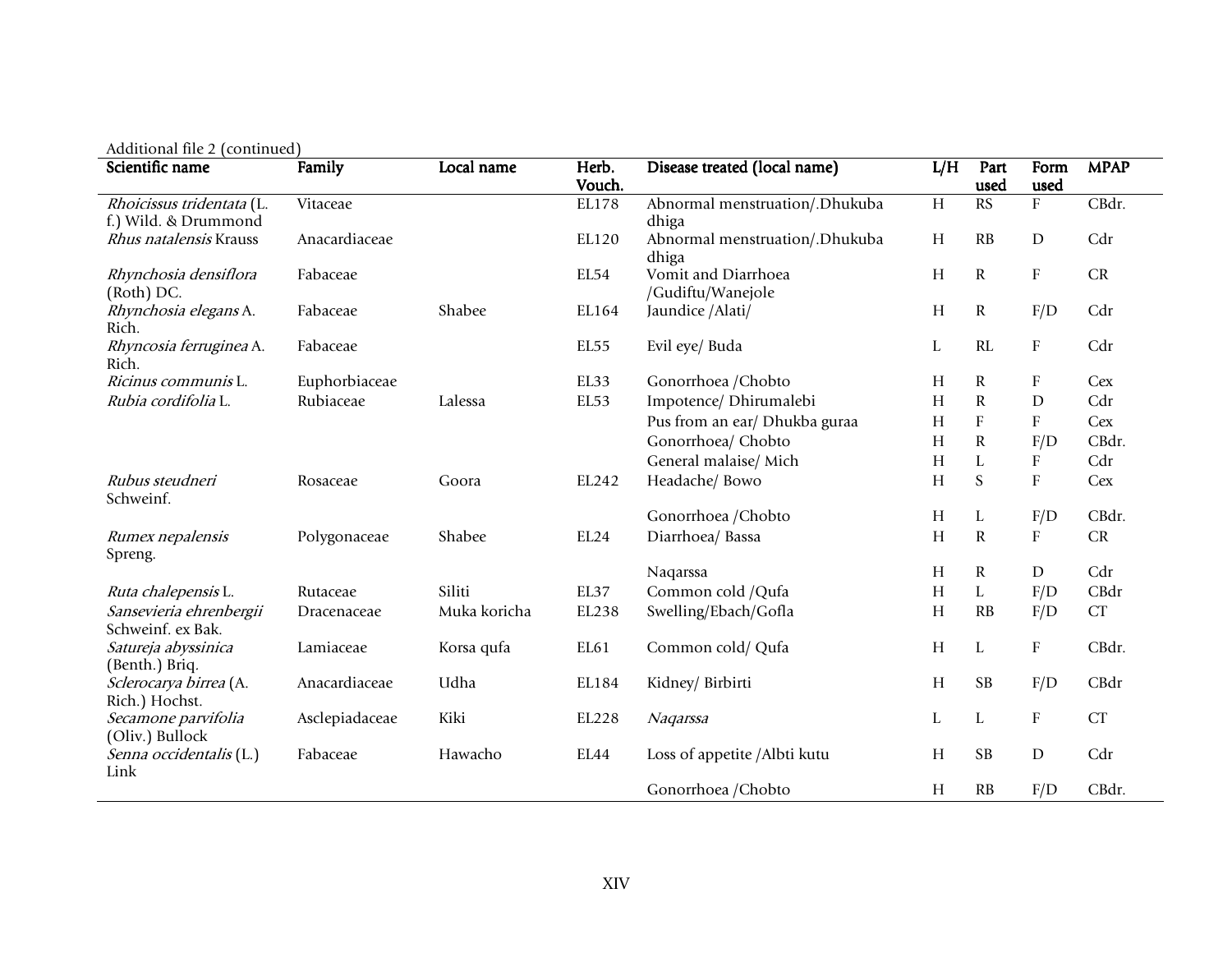Additional file 2 (continued)

| Scientific name                                                    | Family         | Local name   | Herb.<br>Vouch. | Disease treated (local name)           | L/H            | Part<br>used | Form<br>used              | <b>MPAP</b> |
|--------------------------------------------------------------------|----------------|--------------|-----------------|----------------------------------------|----------------|--------------|---------------------------|-------------|
| Senna occidentalis (L.)<br>Link                                    | Fabaceae       | Hawacho      | EL44            | Gonorrhoea / Chobto                    | $\overline{H}$ | $\mathbf R$  | ${\rm F}$                 | CBdr.       |
| Senna petersiana (Bolle)<br>Lock                                   | Fabaceae       | Odusalem     | EL172           | Jaundice / Alati                       | H              | L            | F                         | CBdr        |
| Senna septemtrionalis<br>(Viv.) Irwin and Barneby                  | Fabaceae       | Simamak      | EL171           | Hemorrhoids/ Qormade                   | H              | RB           | F/D                       | CRrb        |
|                                                                    |                |              |                 | Swelling/Dula Binguge                  | H              | L            | $\boldsymbol{\mathrm{F}}$ | CT          |
| <i>Sesamum indicum</i> L.                                          | Pedaliaceae    | Selit        | EL188           | Mental disorder/Marata                 | H              | Se           | $\mathbf D$               | Cdr         |
| Sida collina Schlechtend.                                          | Malvaceae      | Weed         | EL127           | Evil eye/ Buda                         | H              | $\mathbf R$  | ${\rm D}$                 | Cdr         |
| Sida ovata Forssk.                                                 | Malvaceae      | Urgosiwaka   | EL126           | Infections/Gemogi                      | L              | RL           | F/D                       | Cdr         |
| Sida schimperiana A.<br>Rich                                       | Malvaceae      | Misira       | EL153           | Impotence /Dhirumalebi                 | H              | RL           | ${\rm D}$                 | CBdr.       |
| Solanum giganteum Jacq.                                            | Solanaceae     |              | EL205           | Diarrhoea /Bassa                       | H              | R            | F/D                       | CBdr.       |
| Solanum incanum L.                                                 | Solanaceae     | Hiddi        | EL63            | Headache/ Bowo                         | H              | RB           | $\boldsymbol{\mathrm{F}}$ | Cex         |
|                                                                    |                |              |                 | Impotence /Dhirumalebi                 | H              | R            | $\boldsymbol{\mathrm{F}}$ | CBdr.       |
|                                                                    |                |              |                 | Epilepsy in cattle/ Furtu              | L              | $\mathbf R$  | ${\bf F}$                 | Cex         |
|                                                                    |                |              |                 | Gonorrhoea/ Chobto                     | H              | $\mathbf R$  | $\boldsymbol{\mathrm{F}}$ | Cex         |
| Steganotaenia araliacea<br>Hochst. ex A. Rich.                     | Apiaceae       | Boboftu      | EL149           | Jaundice / Alati                       | H              | L            | F/D                       | Cdr         |
| Stephania abyssinica<br>(Dillon and A. Rich)<br>Walp.              | Menispermaceae | Kalala       | EL130           | Vomit and fever/Dingetegna             | H              | $\mathbf R$  | F                         | Cdr.        |
|                                                                    |                |              |                 | Jaundice / Alati                       | H              | RL           | $\boldsymbol{\mathrm{F}}$ | Cdr         |
| Stomatanthes africanus<br>(Oliv. & Hiern) R. M.<br>King and H. Rob | Asteraceae     | Sara guracha | EL145           | Headache/ Bowo                         | H              | L            | F/D                       | Cdr.        |
| Suregada procera (Prain)<br>Croizat                                | Euphorbiaceae  | Xillo        | EL185           | Gonorrhoea/ Chobto                     | H              | RB           | ${\rm D}$                 | CBdr        |
| Syzygium guineense<br>(Willd.) DC.                                 | Myrtaceae      | Unoma        | EL39            | Skinny cattles / Honoma                | L              | <b>Rr</b>    | ${\rm D}$                 | Cdr         |
|                                                                    |                |              |                 | Urinary tract problem /Dukuba Finchani | H              | RB           | F/D                       | CBdr        |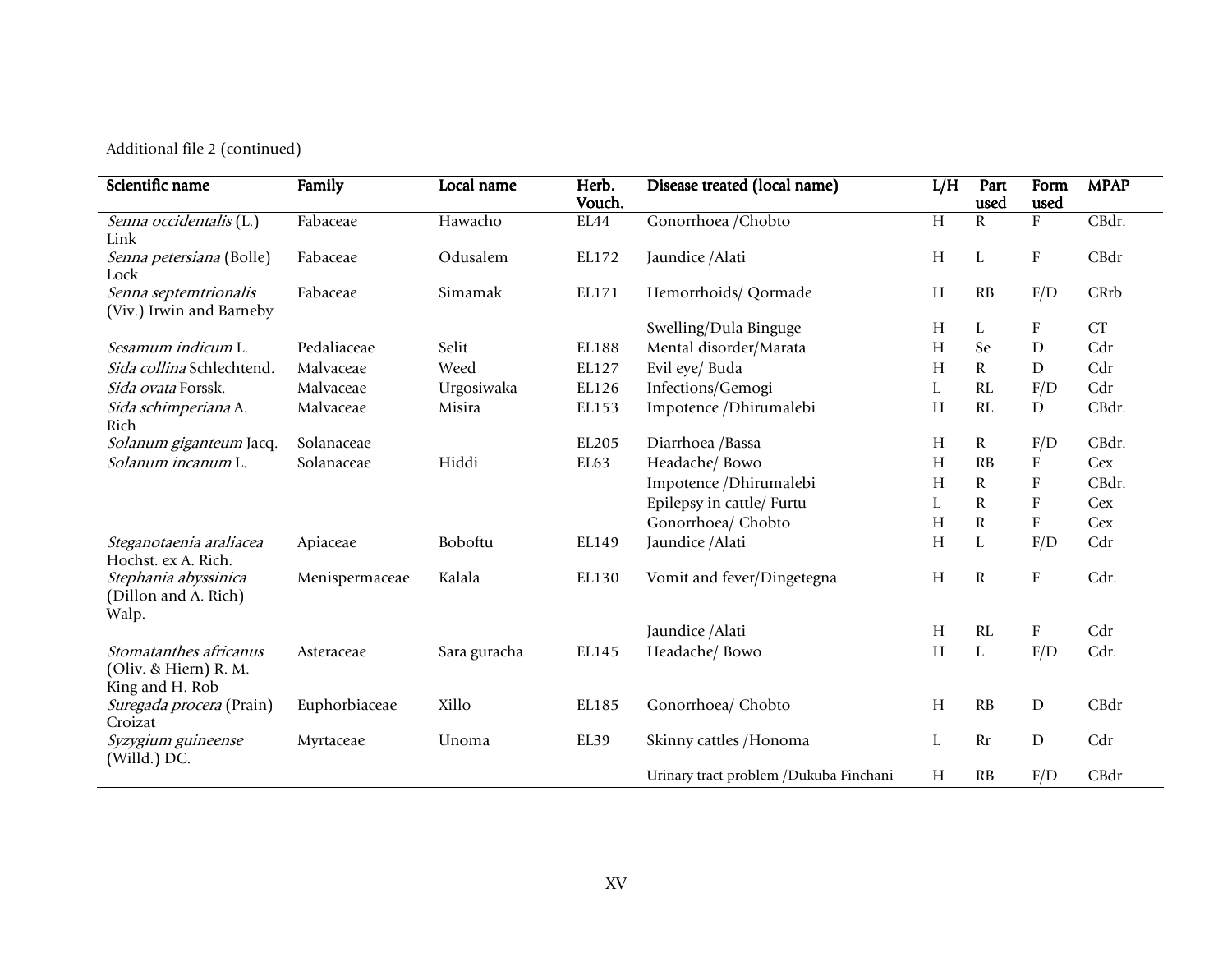Additional file 2 (continued)

| Scientific name                                            | Family         | Local name    | Herb.<br>Vouch. | Disease treated (local name)              | L/H | Part<br>used              | Form<br>used              | <b>MPAP</b>          |
|------------------------------------------------------------|----------------|---------------|-----------------|-------------------------------------------|-----|---------------------------|---------------------------|----------------------|
| Talinum caffrum<br>(Thunb.) Eckl. and Zeyh.                | Portulacaceae  | Burka         | EL224           | Stabbing pain / Woransa                   | H   | $\mathbf R$               | F/D                       | $\overline{Cdr}$     |
| Talinum portulacifolium<br>(Forssk.) Asch. ex<br>Schweinf. | Portulacaceae  | Joshani       | EL223           | Hemorrhoids / Qormade                     | H   | RB                        | ${\rm D}$                 | CR                   |
| Tamarindus indica L.                                       | Fabaceae       | Roka          | EL107           | Tapeworm /Kosso                           | H   | Se                        | F/D                       | $\operatorname{CE}$  |
| Terminallia brownii<br>Fresen.                             | Combretaceae   | Birdhesa      | EL119           | Jaundice/ Alati                           | H   | RB                        | ${\bf F}$                 | $\mathbf C\mathbf B$ |
| Thalictrum<br>rhynchocarpum Dill. &<br>A. Rich.            | Ranunculaceae  | Bala/Sirebizu | EL535           | Stabbing pain/Woransa                     | H   | ${\bf R}$                 | F/D                       | CBdr.                |
| Tinnea somalensis Gurke<br>ex Chiov.                       | Lamiaceae      | Kertatumi     | EL62            | Ascariasis/Magga                          | H   | L                         | $\mathbf D$               | CBdr                 |
| Tinospora caffra (Miers)<br>Troupin                        | Menispermaceae | Buri          | EL74            | Buda/Evil eye                             | L   | ${\bf R}$                 | $\mathbf F$               | Cdr                  |
| Toddalia asiatica (L.)<br>Lam.                             | Rutaceae       | Kundo         | EL97            | Intestinal parasites/ Gara muru           | H   | L                         | ${\bf F}$                 | <b>CE</b>            |
| Tragia brevipes Pax                                        | Euphorbiaceae  | Lalesa        | EL93            | Urinary tract problem /Dukuba<br>Finchani | H   | $\mathbf R$               | ${\bf F}$                 | <b>CT</b>            |
|                                                            |                |               |                 | Jaundice / Alati                          | H   | R                         | $\boldsymbol{\mathrm{F}}$ | Cdr                  |
| Trichilia dregeana Sond.                                   | Meliaceae      | Menisa        | EL226           | Gonorrhoea / Chobto                       | H   | RB                        | $\mathbf D$               | CBdr                 |
| Trichilia emetica Vahl                                     | Meliaceae      | Botoro        | EL90            | Bassa/Diarrhoea                           | L   | <b>SB</b>                 | $\mathbf D$               | Cdr                  |
| Trichodesma uniflora<br><b>Brand</b>                       | Boraginaceae   |               | EL195           | Sore /Sibiji                              | H   | RB                        | $\mathbf F$               | CRrb                 |
| Triumfetta heterocarpa<br>Sprague and Hutch.               | Tiliaceae      | Gurbi hola    | EL146           | Jaundice / Alati                          | H   | $\mathbf R$               | $\boldsymbol{\mathrm{F}}$ | CBdr                 |
| Vepris dainellii (Pchi-<br>Serm) Kokwaro                   | Rutaceae       | Arabe         | EL110           | Jaundice / Alati                          | H   | $\mathbf R$               | $\boldsymbol{\mathrm{F}}$ | CBdr                 |
|                                                            |                |               |                 | Malaria/Bussa                             | H   | $\boldsymbol{\mathrm{F}}$ | $\boldsymbol{\mathrm{F}}$ | Cdr.                 |
| Vernonia amygdalina<br>Del.                                | Asteraceae     | Ebicha        | EL22            | Buda/ Evil eye                            | L   | $\mathbf{L}$              | $\rm F$                   | Cdr                  |
| Vernonia auriculifera<br>Hiern.                            | Asteraceae     | Ebicha        | EL85            | Diarrhoea /Tuma                           | L   | L                         | F/D                       | Cdr                  |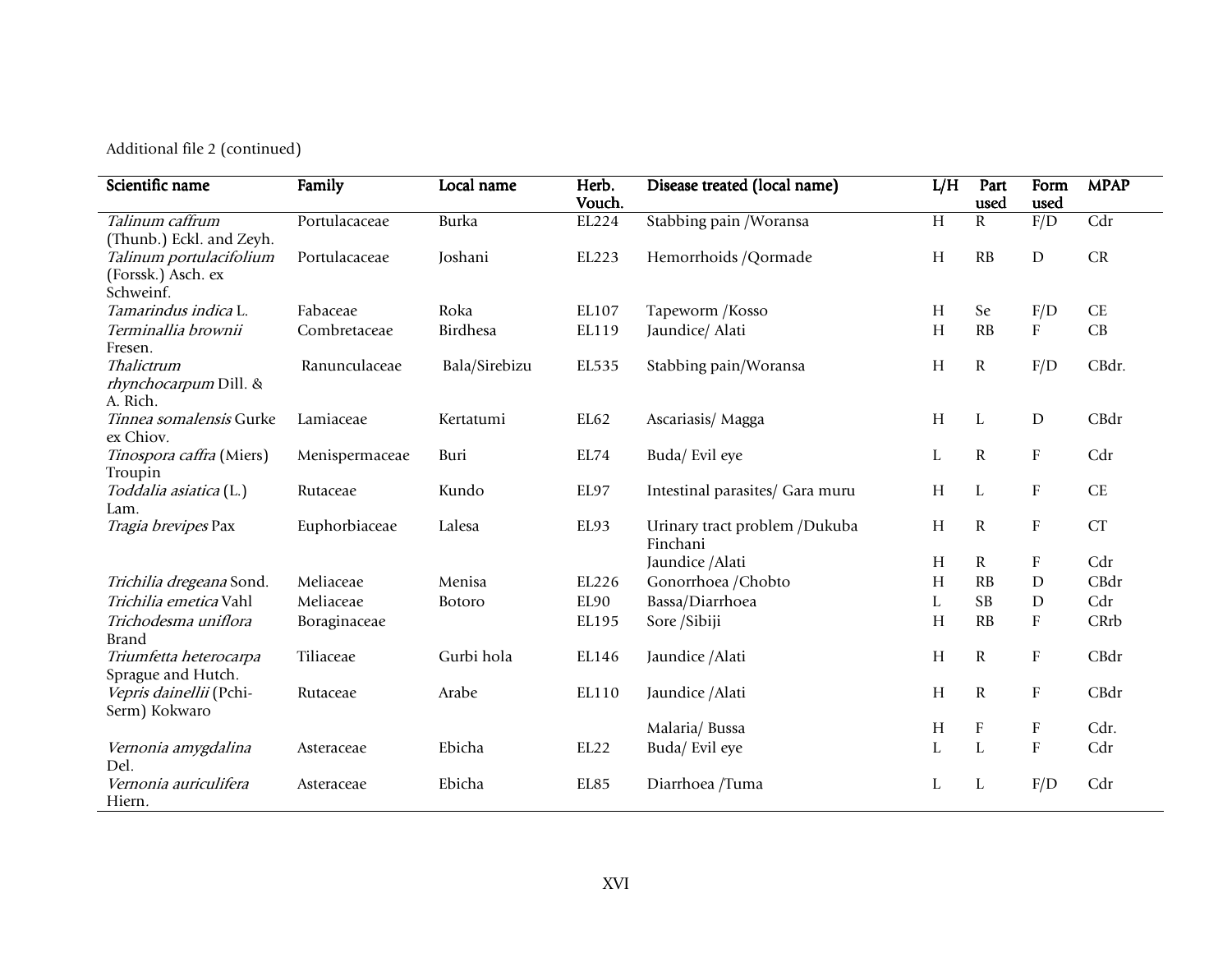Additional file 2 (continued)

| Scientific name                                | Family      | Local name   | Herb.<br>Vouch. | Disease treated (local name)        | L/H            | Part<br>used | Form<br>used              | <b>MPAP</b> |
|------------------------------------------------|-------------|--------------|-----------------|-------------------------------------|----------------|--------------|---------------------------|-------------|
| Vernonia myriantha<br>Hook. f.                 | Asteraceae  | Ragi         | EL129           | Abnormal menstruation / Dhiga       | $\overline{H}$ |              | $\overline{F}$            | CT          |
| Vernonia wollastonii S.<br>Moore               | Asteraceae  | Hida gabro   | EL86            | Diarrhoea/Albati                    | H              | RB           | ${\rm F}$                 | Cdr         |
|                                                |             |              |                 | Mental disorder / Merata            | H              | RL           | F/D                       | CBdr.       |
| Vigna heterophylla A.<br>Rich.                 | Fabaceae    | Uhdusalem    | EL124           | Headache/ Bowo                      | H              | ${\bf R}$    | F/D                       | CP          |
|                                                |             |              |                 | Mental disorder / Merata            | Н              | RL           | F/D                       | CBdr.       |
| Vigna membrenacea A.<br>Rich.                  | Fabaceae    | Ropi         | EL163           | Mental disorder / Ka marata         | H              | $\mathbf R$  | ${\rm D}$                 | $\rm CE$    |
| Viscum tuberculatum A.<br>Rich.                | Viscaceae   | Digelo       | EL109           | Jaundice/ Alati                     | L              | L            | $\rm F$                   | Cdr.        |
| Vitex doniana Sweet                            | Verbenaceae | Sari         | EL220           | Hepatitis/ Dukuba tiru              | Н              | $\mathbf R$  | F/D                       | CR          |
|                                                |             |              |                 | Kidney infection /Birbirti          | H              | ${\bf R}$    | F/D                       | CR          |
| Warburgia ugandensis<br>Sprague                | Canellaceae | Befti        | EL23            | Headache /Bowo                      | H              | <b>SB</b>    | F/D                       | CP          |
|                                                |             |              |                 | Pus from an ear /Dhukba guraa       | H              | SB           | ${\rm D}$                 | CR          |
| Withania somnifera (L.)<br>Dun.                | Solanaceae  | Unso         | EL206           | Swelling of nose in mule/ Chachabsa | L              | ${\bf R}$    | F/D                       | CR          |
|                                                |             |              |                 | Evil eye /Buda                      | H              | $\mathbf R$  | $\mathbf D$               | CBdr.       |
|                                                |             |              |                 | Epilepsy / Gagabdo                  | H              | ${\bf R}$    | F/D                       | CBdr.       |
| Woodfordia uniflora (A.<br>Rich.) Koehne       | Lythraceae  | Itecha       | EL181           | Retained placenta /Hobati           | L              | L            | F                         | Cdr         |
|                                                |             |              |                 | Hepatitis/Liver                     | H              | $\mathbf R$  | ${\rm F}$                 | CBdr.       |
| Xanthium strumarium L.                         | Asteraceae  | Konti katiro | EL <sub>5</sub> | Tenia versicolor /Barley            | H              | L            | $\boldsymbol{\mathrm{F}}$ | Crb         |
| Ximenia americana L.                           | Olacaceae   | Uhdusalem    | EL50            | Evil eye /Buda                      | L              | ${\bf R}$    | ${\bf F}$                 | Cdr/Cp      |
|                                                |             |              |                 | Impotence/ Dhirumalebi              | H              | ${\bf R}$    | ${\rm F}$                 | CT          |
| Ximenia caffra Sond.                           | Olacaceae   | Hudha        | EL174           | Evil spirit /Jinni                  | H              | R            | F/D                       | CR          |
| Zanthoxylum<br>usambarense (Engl.)<br>Kokowara | Rutaceae    | Geda         | EL98            | Kidney infection/ Birbirti          | H              | <b>SB</b>    | ${\rm D}$                 | CBdr.       |
|                                                |             |              |                 | Swelling of joints/ Gofla           | L              | <b>SB</b>    | $\rm F$                   | CT          |